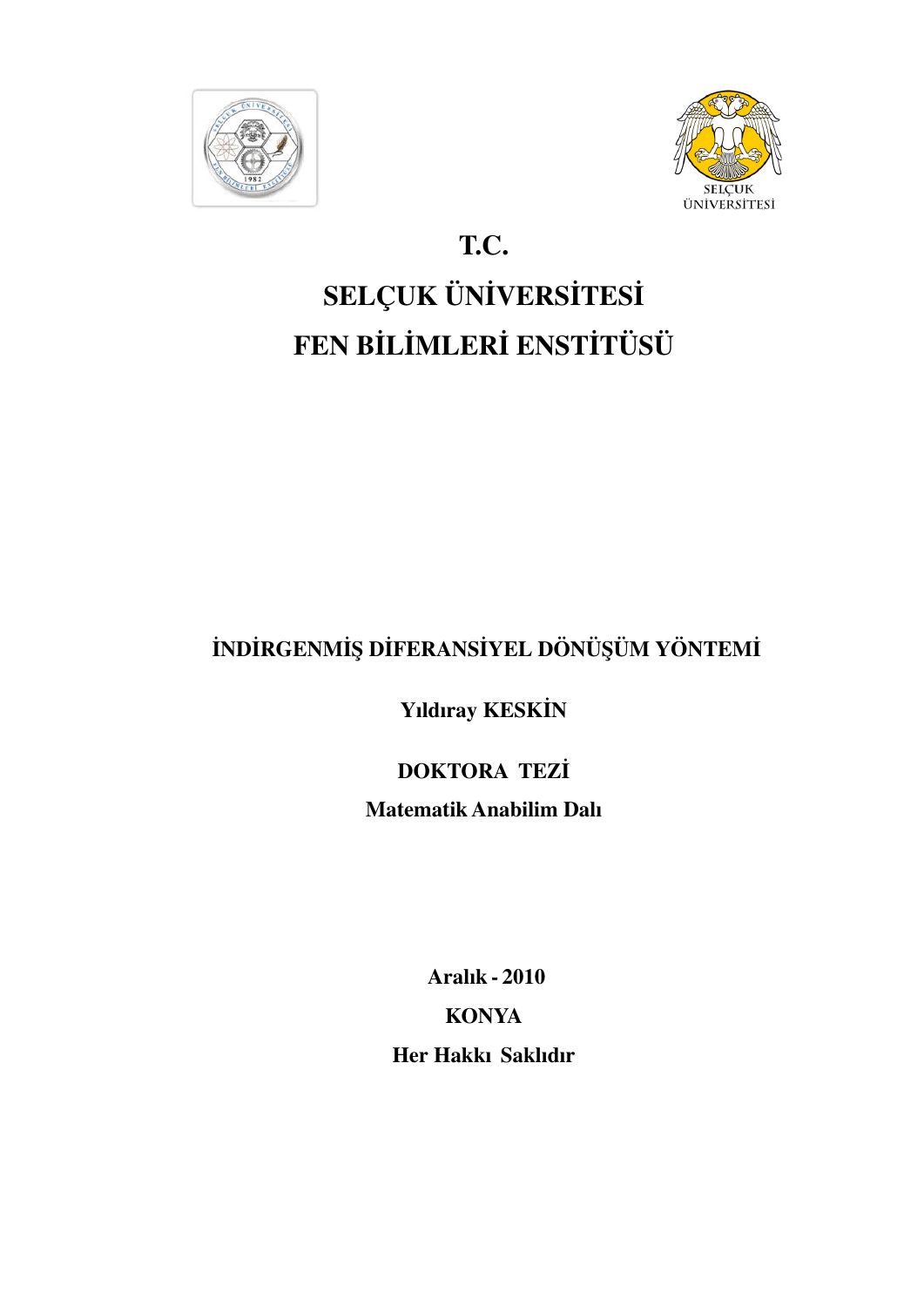# TEZ KABUL VE ONAYI

Yıldıray KESK˙IN tarafından hazırlanan "*˙IND˙IRGENM˙IS¸ D˙IFERANS˙IYEL DÖNÜŞÜM YÖNTEMİ*" adlıtez çalışması23/12/2010 tarihinde aşağıdaki jüri tarafından oy birliği / oy çokluğu ile Selçuk Üniversitesi Fen Bilimleri Enstitüsü Matematik Anabilim Dalı'nda DOKTORA TEZİ olarak kabul edilmiştir.

| Jüri Üyeleri                 | <i>imza</i> |
|------------------------------|-------------|
| <b>Başkan</b>                |             |
| Prof. Dr. Durmuş BOZKURT     |             |
| Danışman                     |             |
| Prof. Dr. Galip OTURANÇ      |             |
| Üye                          |             |
| Prof. Dr. İdris DAĞ          |             |
| Üye                          |             |
| Prof. Dr. Aşır GENÇ          |             |
| Üye                          |             |
| Yard. Doç. Dr. Hasan KÖSE    |             |
|                              |             |
| Yukarıdaki sonucu onaylarım. |             |

Prof. Dr. Aşır GENÇ FBE Müdürü

Bu tez çalışması?????. tarafından ????. nolu proje ile desteklenmiştir.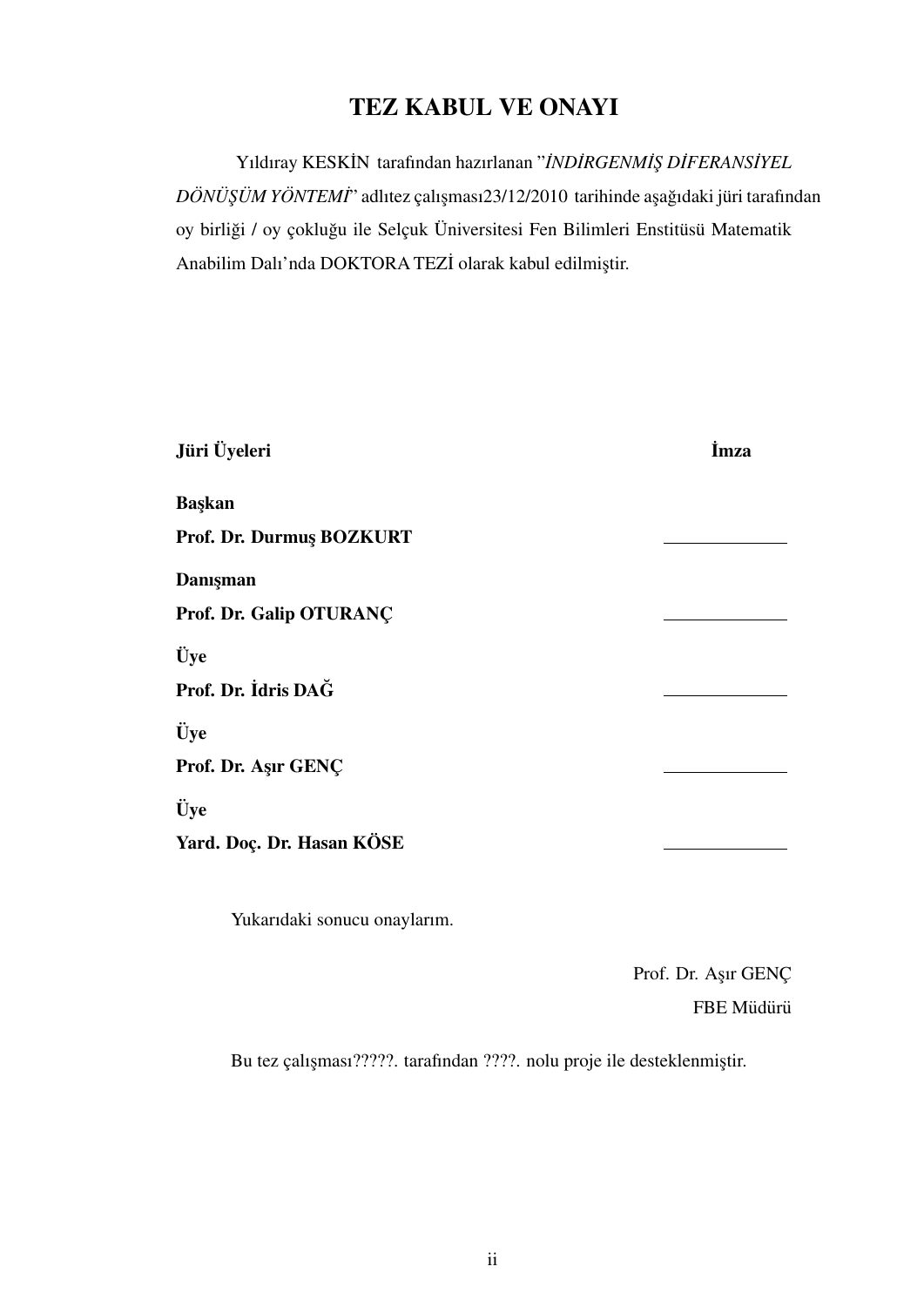# TEZ BİLDİRİMİ

Bu tezdeki bütün bilgilerin etik davranış ve akademik kurallar çerçevesinde elde edildiğini ve tez yazım kurallarına uygun olarak hazırlanan bu çalışmada bana ait olmayan her türlü ifade ve bilginin kaynağına eksiksiz atıf yapıldığınıbildiririm.

#### DECLARATION PAGE

I hereby declare that all information in this document has been obtained and presented in accordance with academic rules and ethical conduct. I also declare that, as required by these rules and conduct, I have fully cited and referenced all material and results that are not original to this work.

> Yıldıray KESKİN Tarih: 15/11/2010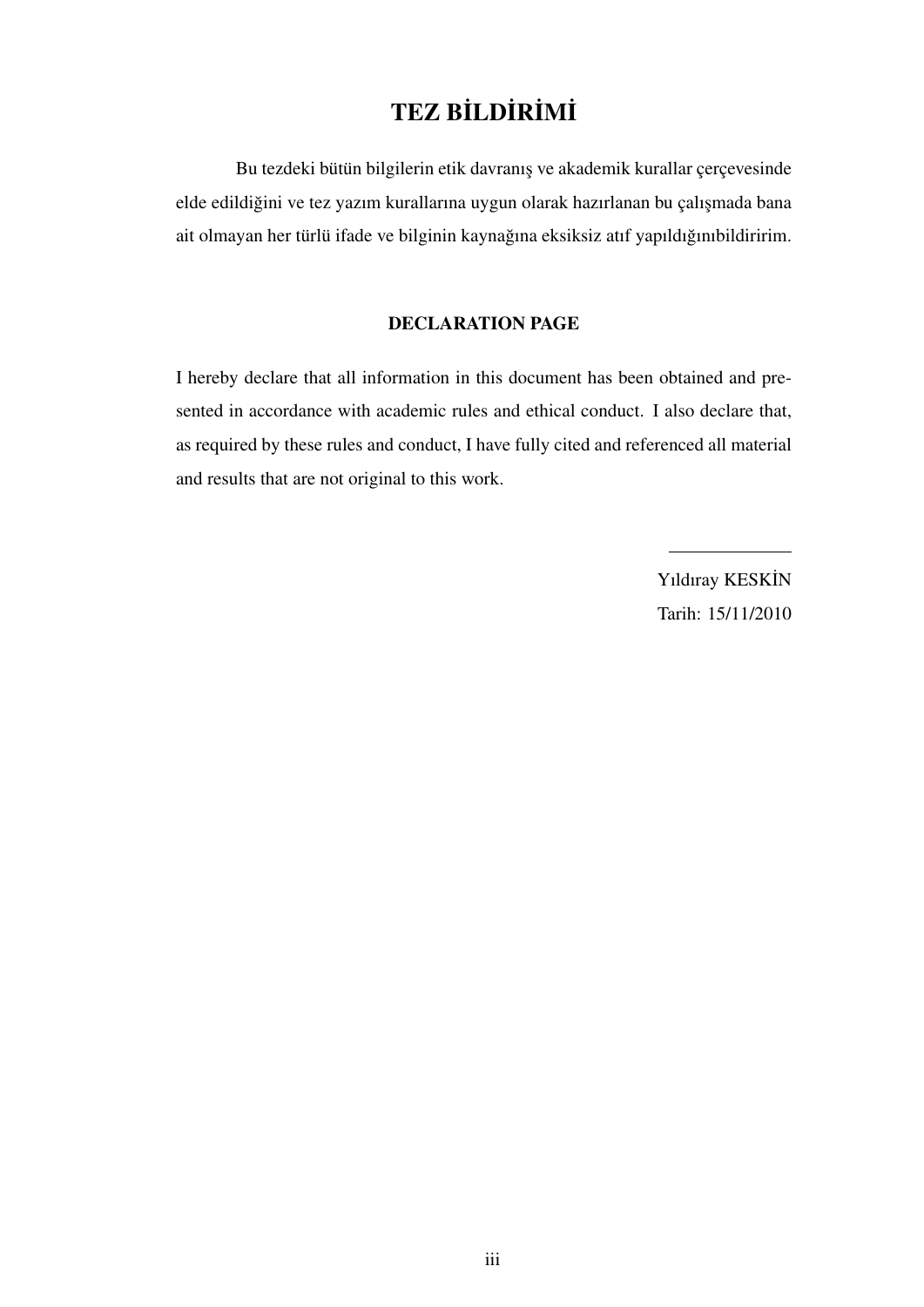# ÖZET

### DOKTORA TEZİ

## İNDİRGENMİŞ DİFERANSİYEL DÖNÜŞÜM YÖNTEMİ

Yıldıray KESKİN

Selçuk Üniversitesi Fen Bilimleri Enstitüsü Matematik Anabilim Dalı

Danışman: Prof. Dr. Galip OTURANÇ

2010, ... Sayfa

Jüri Prof. Dr. Galip OTURANC¸ Prof. Dr. Durmus¸ BOZKURT Prof. Dr. Galip OTURANC¸ Prof. Dr. İdris DAĞ Prof. Dr. Aşır GENÇ

Özet metnini yazmaya buradan başlayınız.

Anahtar Kelimeler: 4-8 adet anahtar kelime yazınız. Alfabetik sırada ve10 punto olmalı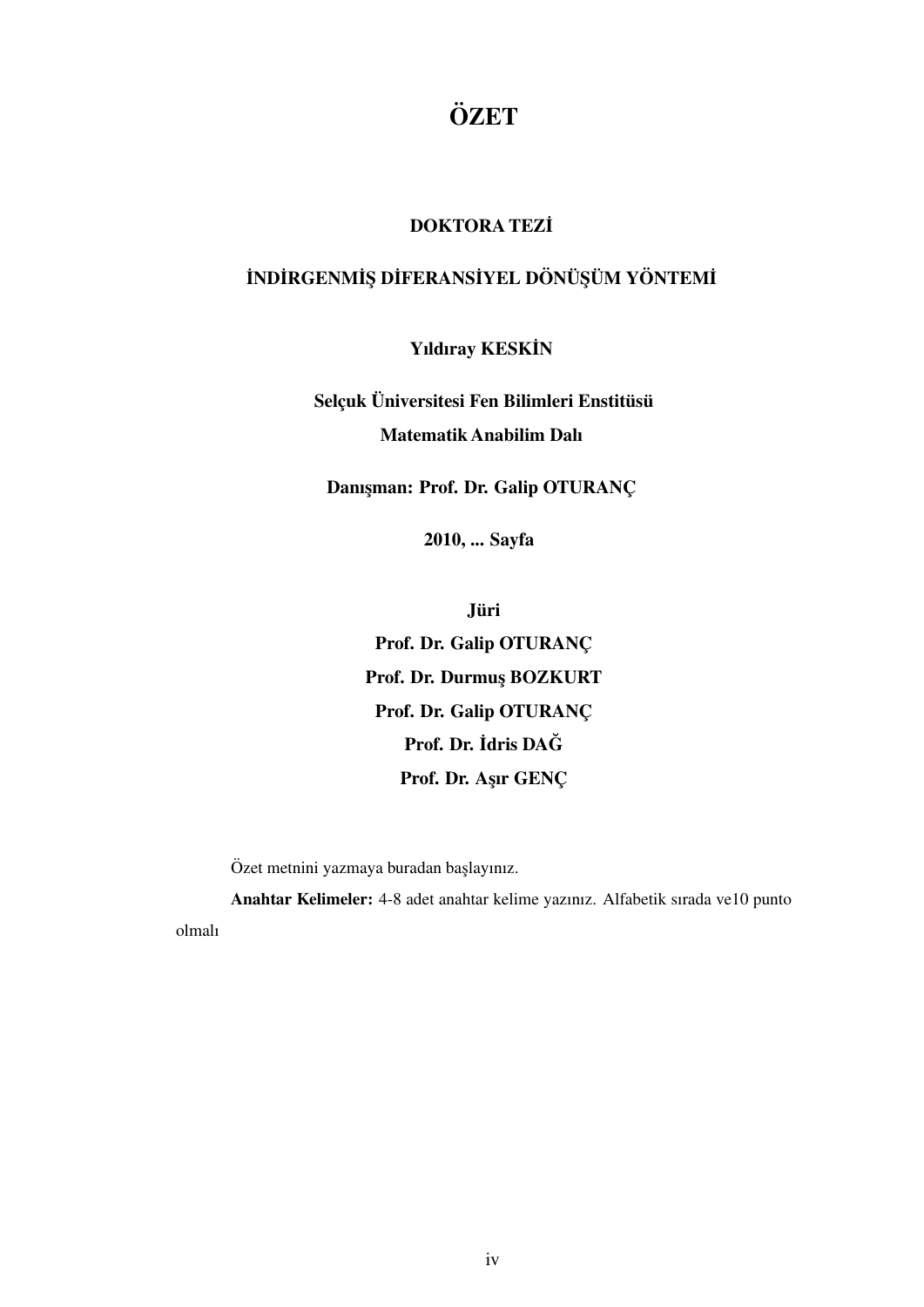## **ABSTRACT**

#### Ms Ph.D TEZİ

#### REDUCED DIFFERENTIAL TRANSFORM METHOD

Yıldıray KESKİN

# THE GRADUATE SCHOOL OF NATURAL AND APPLIED SCIENCE OF SELÇUK UNIVERSITY THE DEGREE OF MASTER OF SCIENCE / DOCTOR OF PHILOSOPHY IN MATHEMATICS

Advisor: Title UnvanıAdıSOYADI

Year, ? Pages

**Jury** 

Advisor Danısmanın UnvanıAdıSOYADI Diğer Üyenin UnvanıAdıSOYADI Diğer Üyenin UnvanıAdıSOYADI Diğer Üyenin UnvanıAdıSOYADI Diğer Üyenin UnvanıAdıSOYADI

Türkçe özet metninin İngilizce'sini yazmaya buradan başlayınız.

Anahtar Kelimeler: Türkçe özetteki anahtar kelimelerin İngilizce?sini yazınız. Alfabetik sırada ve 10 punto olmalı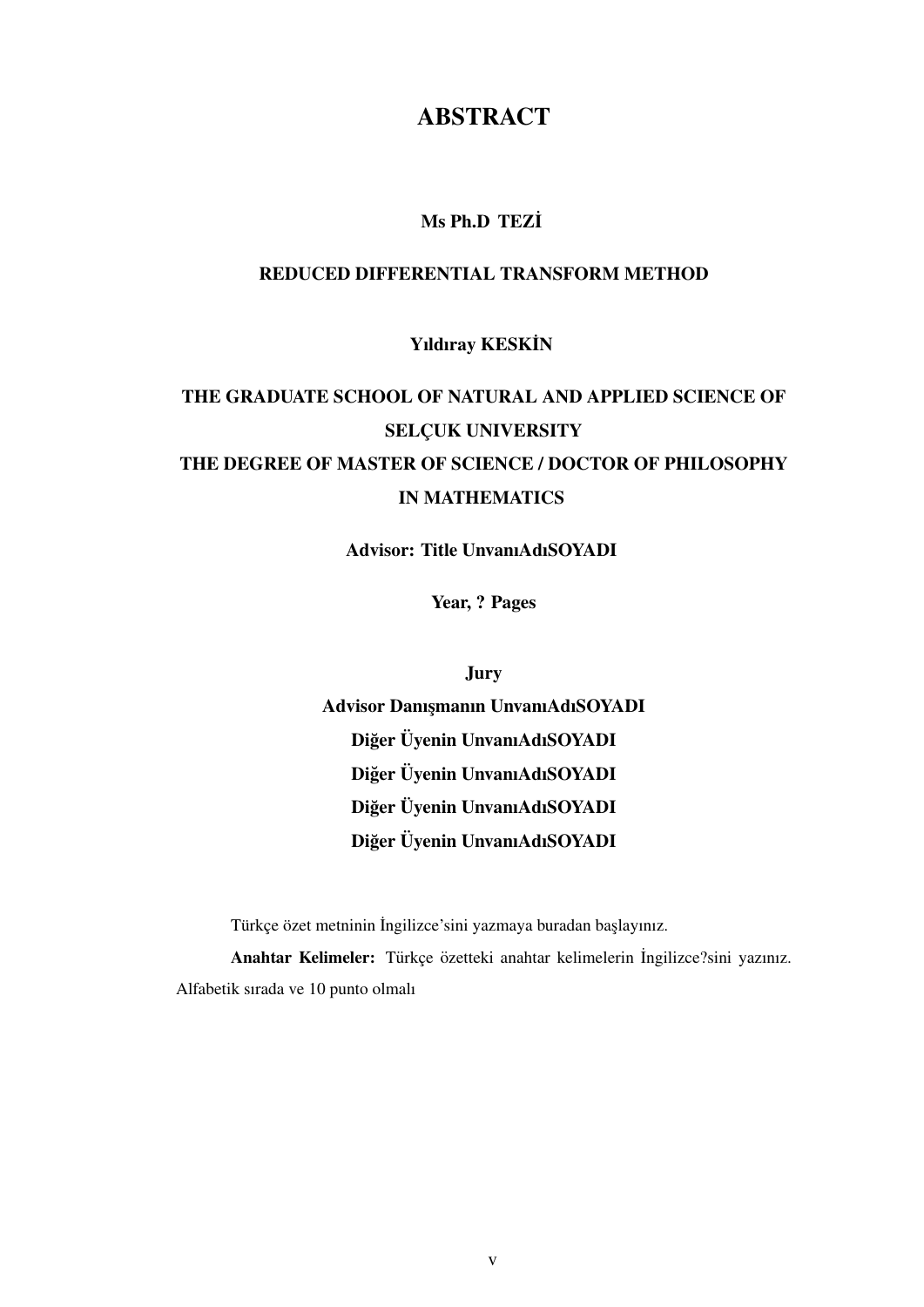# ÖNSÖZ

Önsöz metnini yazım kılavuzuna uygun olarak yazmaya buradan başlayınız.

Yıldıray KESKİN KONYA-2010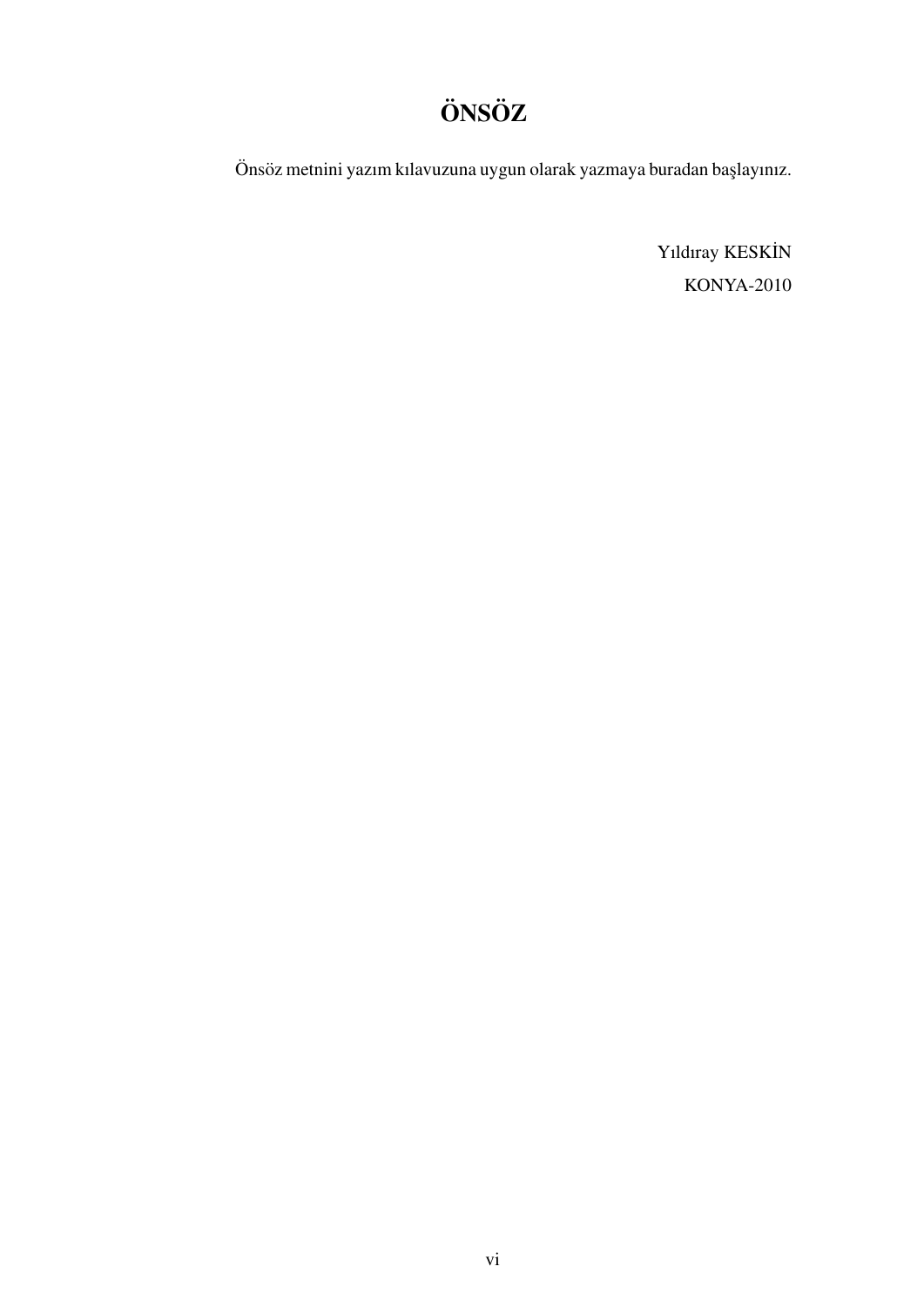# TEŞEKKÜR

Teşekkür metnini yazım kılavuzuna uygun olarak yazmaya buradan başlayınız.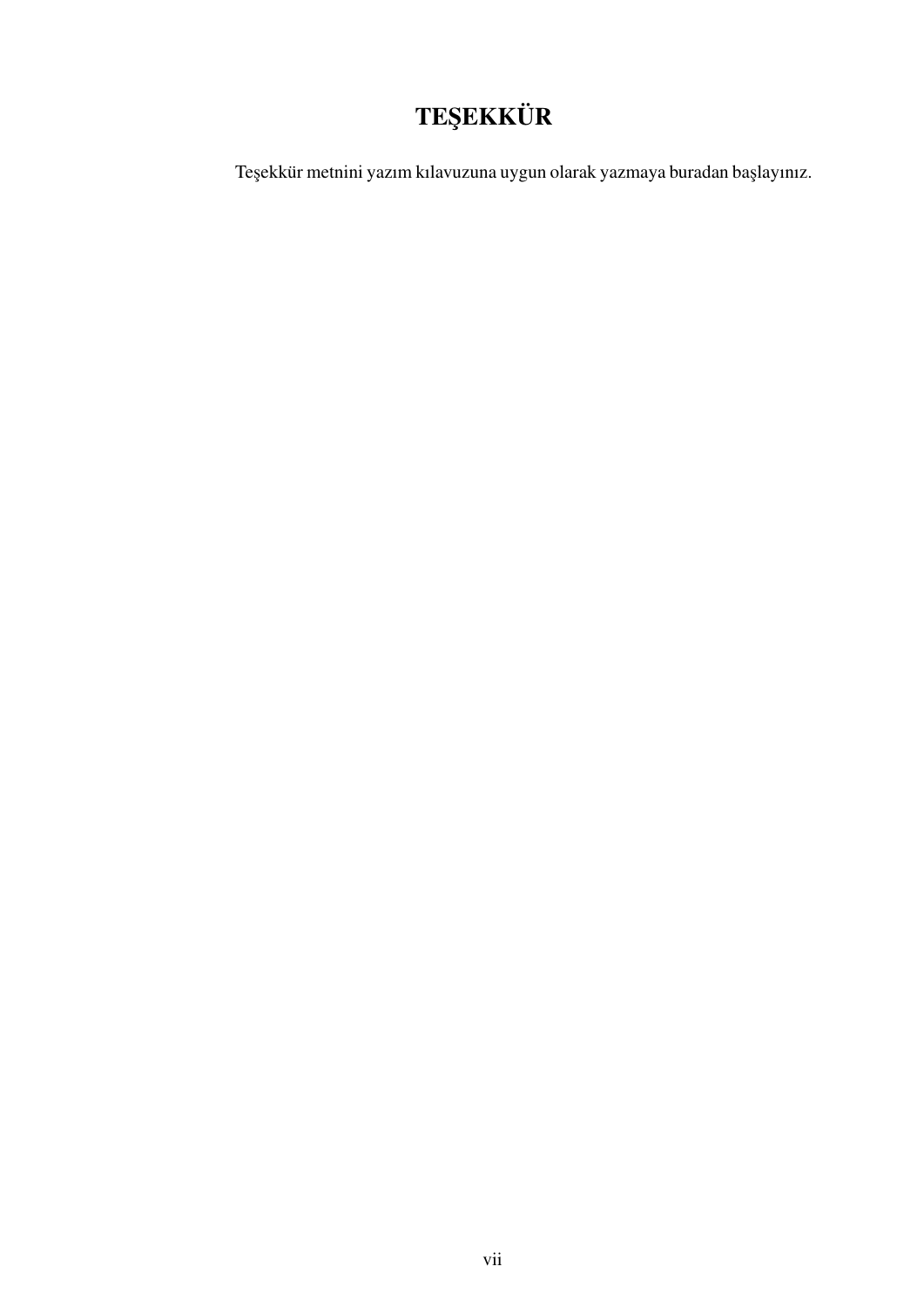# **İÇİNDEKİLER**

|                                           | iv             |
|-------------------------------------------|----------------|
|                                           | $\mathbf{V}$   |
|                                           | vi             |
|                                           | vii            |
|                                           | ix             |
|                                           | $\mathbf{X}$   |
|                                           | xi             |
|                                           | 1              |
|                                           | $\overline{2}$ |
|                                           | 3              |
|                                           | $\overline{4}$ |
|                                           | 5              |
|                                           | 6              |
| 2.1.1.1.                                  | 6              |
| 2.1.1.2.                                  | 7              |
| 2.1.1.3.                                  | 9              |
|                                           | 9              |
|                                           | 11             |
|                                           | 13             |
| EK A.FORTRAN PROGRAM FOR FOURIER ANALYSIS | 14             |
|                                           | 17             |
|                                           | 17             |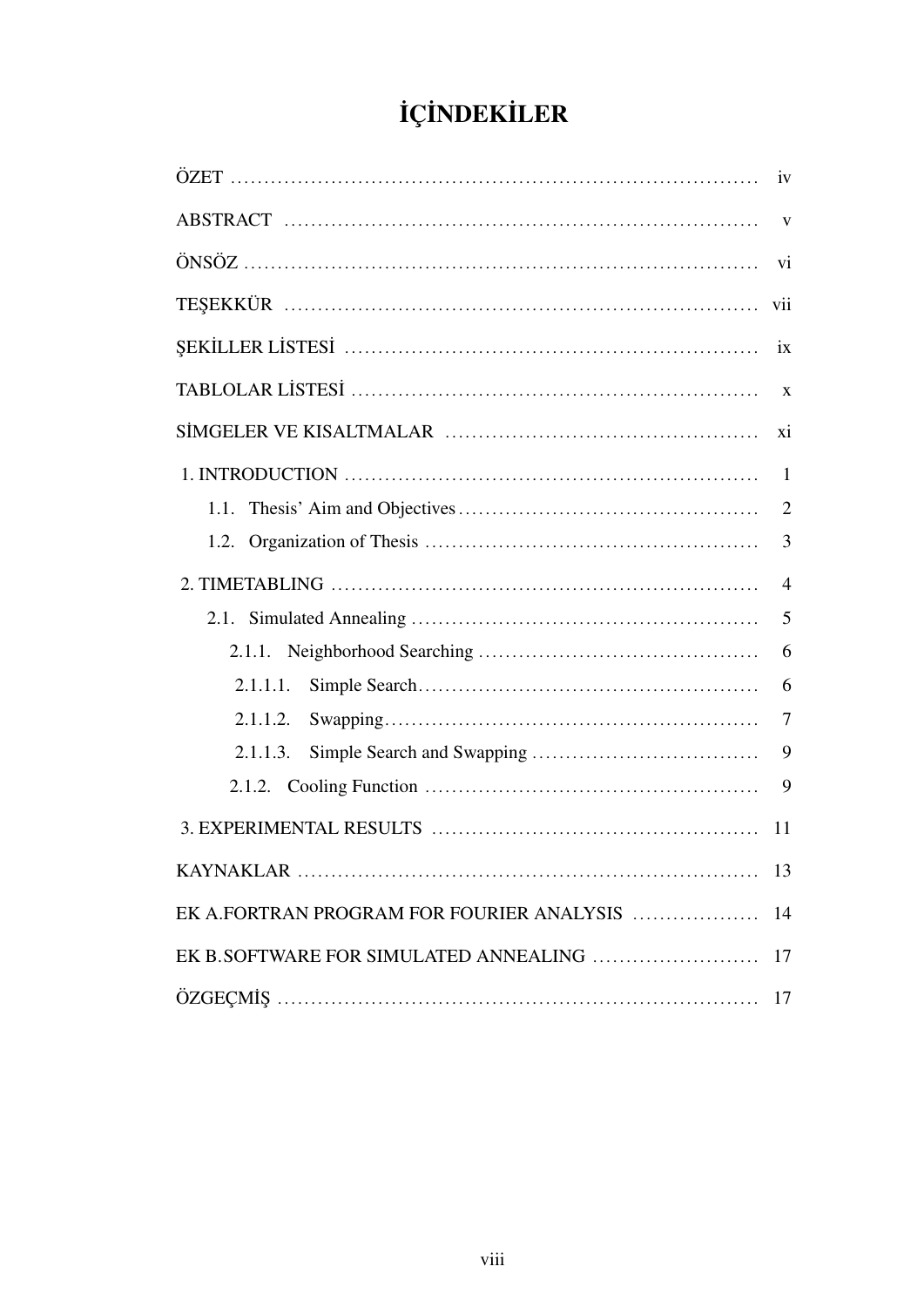# ŞEKİLLER LİSTESİ

| Şekil |  | <b>Sayfa</b> |
|-------|--|--------------|
|       |  |              |
|       |  |              |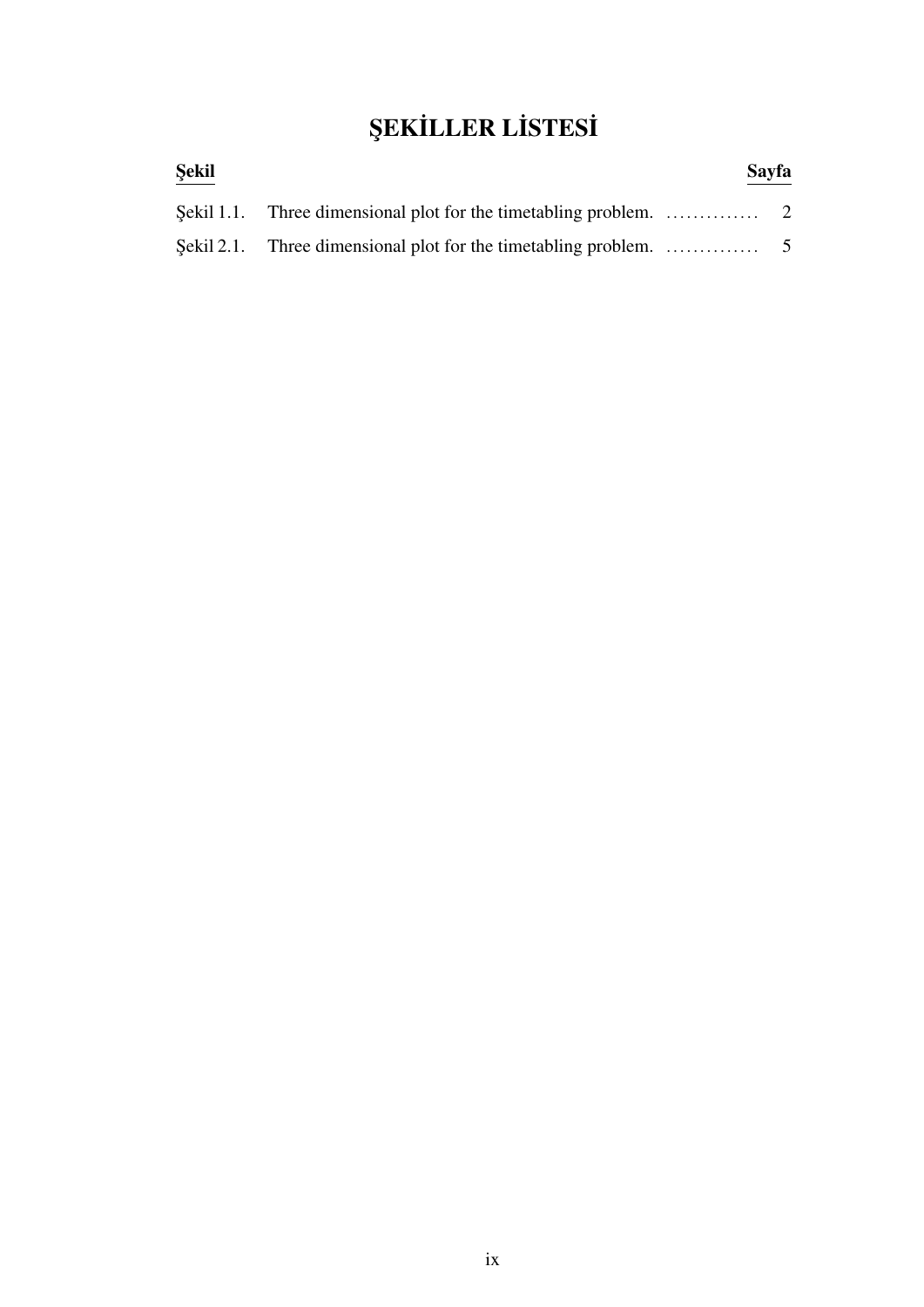# TABLOLAR LİSTESİ

| <b>Tablo</b> |                                                                       | <b>Sayfa</b> |
|--------------|-----------------------------------------------------------------------|--------------|
|              |                                                                       |              |
|              | Tablo 3.2. Costs and execution times with the combinations of SN, SWN |              |
|              |                                                                       |              |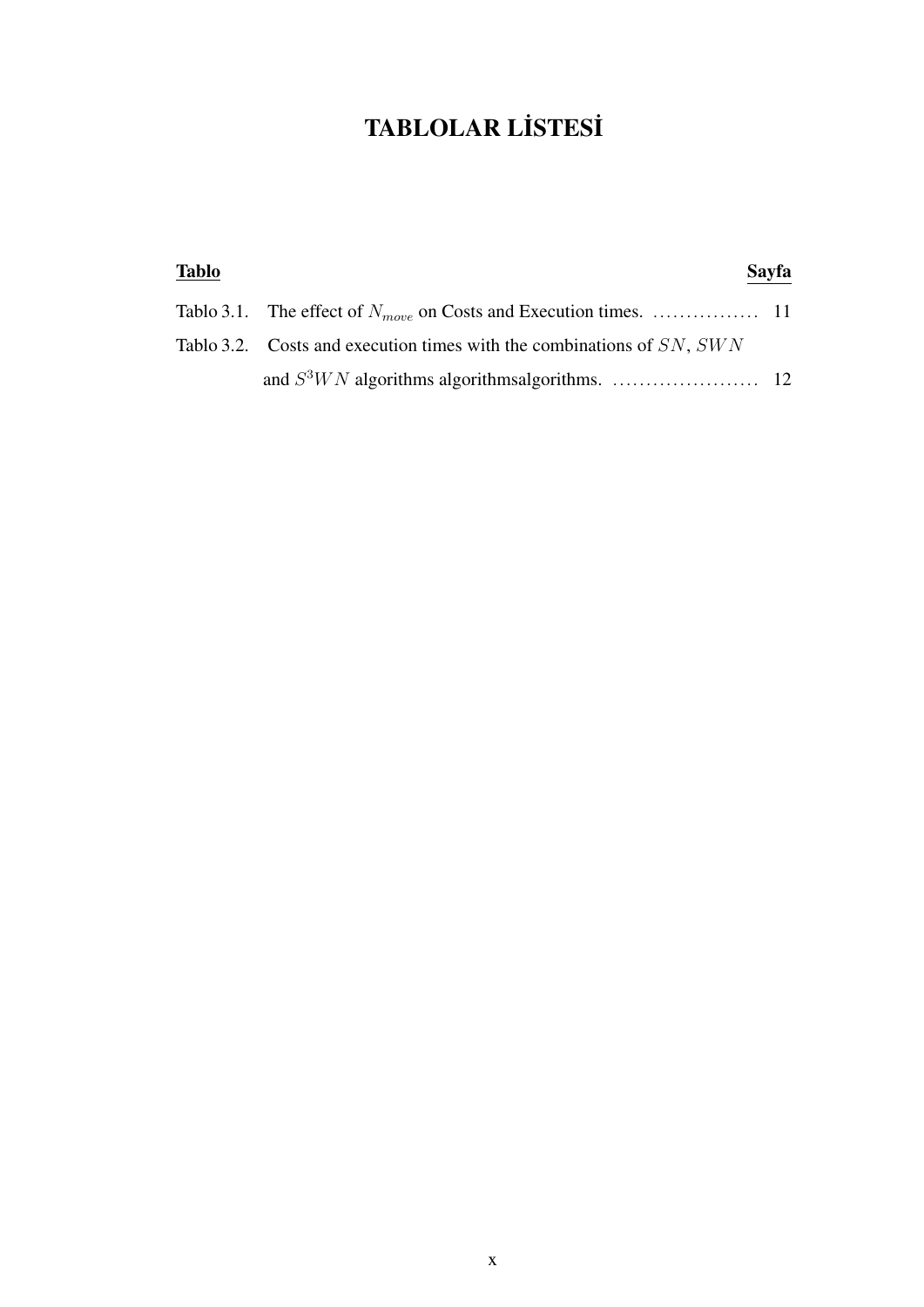# SİMGELER VE KISALTMALAR

#### Simgeler

Simgeleri yazmaya buradan başlayınız ve yazım kılavuzunda belirtildiği şekilde düzenleyiniz. Simgelerin bitiminden sonra, kısaltmalar başlığından önce bir satır boşluk bırakınız.

#### Kısaltmalar

Kısaltmalarıyazmaya buradan başlayınız ve yazım kılavuzunda belirtildiği şekilde düzenleyiniz.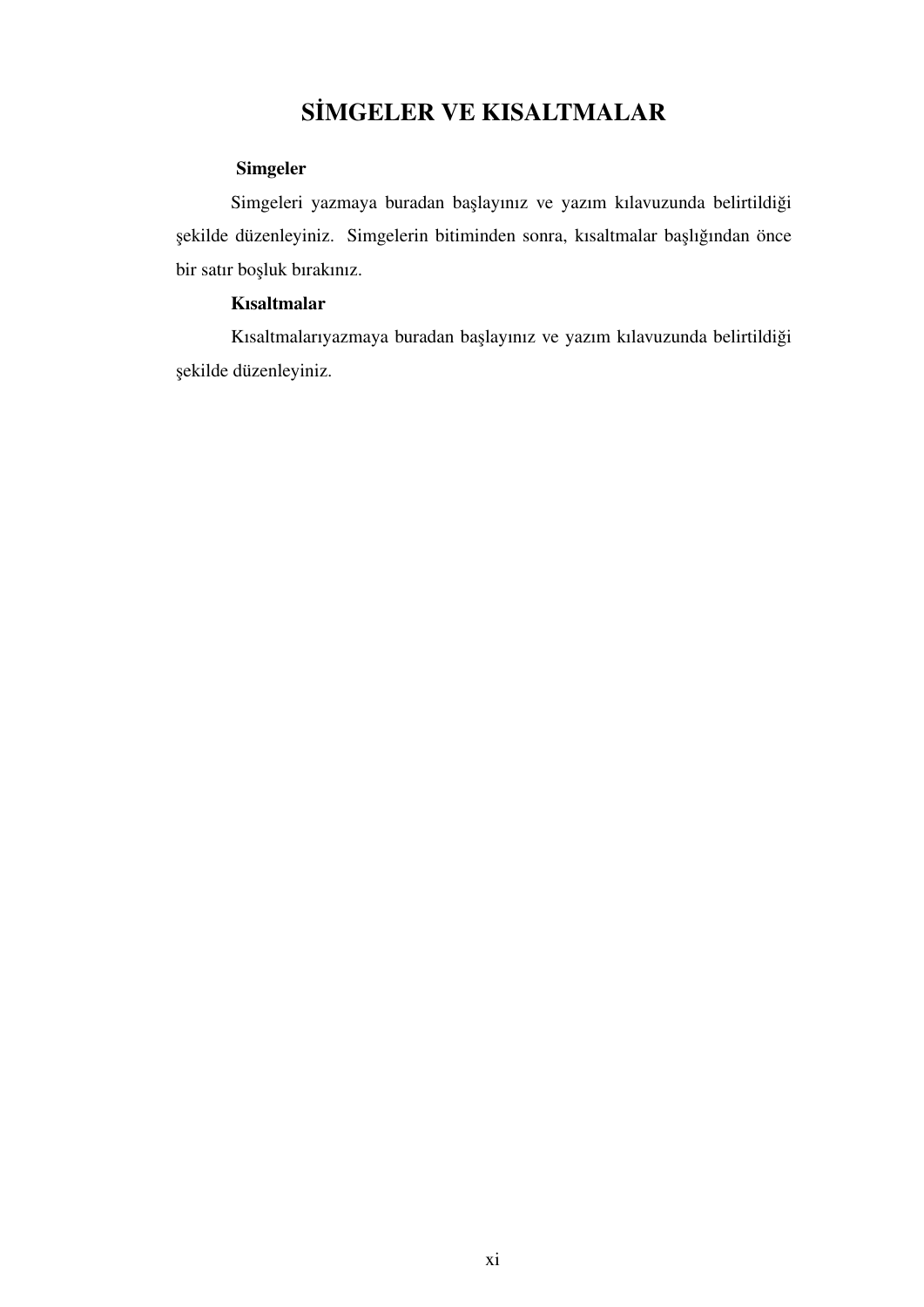## 1. INTRODUCTION

The University Course Timetabling Problem (UCTP) is a common problem that almost every university has to solve (Shih ve Liu (1991)). . . . other timetabling problems described in the literature such as examination timetabling, school timetabling, employee timetabling, and others as stated by Liu ve dig. (1994). All these problems share similar characteristics and they are similarly difficult to solve. The general university course timetabling problem is known to be NP-hard, as many of the subproblems are associated with additional constraints.

$$
\sum c_i f_i < \text{available resource} \tag{1.1}
$$

Nulla malesuada porttitor diam. Donec felis erat, congue non, volutpat at, tincidunt tristique, libero. Vivamus viverra fermentum felis. Donec nonummy pellentesque ante. Phasellus adipiscing semper elit. Proin fermentum massa ac quam. Sed diam turpis, molestie vitae, placerat a, molestie nec, leo. Maecenas lacinia. Nam ipsum ligula, eleifend at, accumsan nec, suscipit a, ipsum. Morbi blandit ligula feugiat magna. Nunc eleifend consequat lorem. Sed lacinia nulla vitae enim. Pellentesque tincidunt purus vel magna. Integer non enim. Praesent euismod nunc eu purus. Donec bibendum quam in tellus. Nullam cursus pulvinar lectus. Donec et mi. Nam vulputate metus eu enim. Vestibulum pellentesque felis eu massa.

Quisque ullamcorper placerat ipsum. Cras nibh. Morbi vel justo vitae lacus tincidunt ultrices. Lorem ipsum dolor sit amet, consectetuer adipiscing elit. In hac habitasse platea dictumst. Integer tempus convallis augue. Etiam facilisis. Nunc elementum fermentum wisi. Aenean placerat. Ut imperdiet, enim sed gravida sollicitudin, felis odio placerat quam, ac pulvinar elit purus eget enim. Nunc vitae tortor. Proin tempus nibh sit amet nisl. Vivamus quis tortor vitae risus porta vehicula.

Fusce mauris. Vestibulum luctus nibh at lectus. Sed bibendum, nulla a faucibus semper, leo velit ultricies tellus, ac venenatis arcu wisi vel nisl. Vestibulum diam. Aliquam pellentesque, augue quis sagittis posuere, turpis lacus congue quam, in hendrerit risus eros eget felis. Maecenas eget erat in sapien mattis porttitor.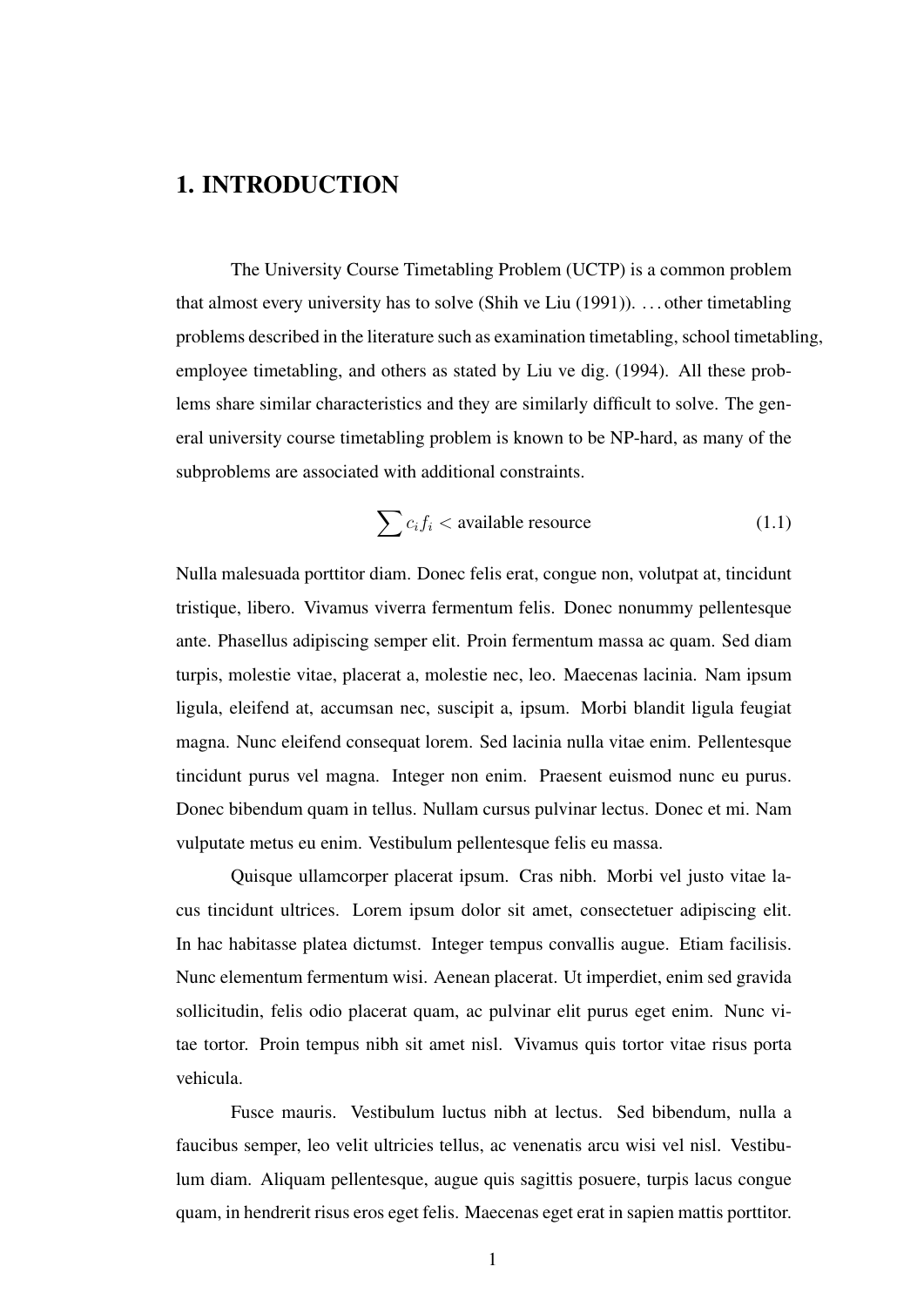Vestibulum porttitor. Nulla facilisi. Sed a turpis eu lacus commodo facilisis. Morbi fringilla, wisi in dignissim interdum, justo lectus sagittis dui, et vehicula libero dui cursus dui. Mauris tempor ligula sed lacus. Duis cursus enim ut augue. Cras ac magna. Cras nulla. Nulla egestas. Curabitur a leo. Quisque egestas wisi eget nunc. Nam feugiat lacus vel est. Curabitur consectetuer.

Suspendisse vel felis. Ut lorem lorem, interdum eu, tincidunt sit amet, laoreet vitae, arcu. Aenean faucibus pede eu ante. Praesent enim elit, rutrum at, molestie non, nonummy vel, nisl. Ut lectus eros, malesuada sit amet, fermentum eu, sodales cursus, magna. Donec eu purus. Quisque vehicula, urna sed ultricies auctor, pede lorem egestas dui, et convallis elit erat sed nulla. Donec luctus. Curabitur et nunc. Aliquam dolor odio, commodo pretium, ultricies non, pharetra in, velit. Integer arcu est, nonummy in, fermentum faucibus, egestas vel, odio.



Sekil 1.1. Three dimensional plot for the timetabling problem.

#### 1.1. Thesis' Aim and Objectives

Suspendisse vitae elit. Aliquam arcu neque, ornare in, ullamcorper quis, commodo eu, libero. Fusce sagittis erat at erat tristique mollis. Maecenas sapien libero, molestie et, lobortis in, sodales eget, dui. Morbi ultrices rutrum lorem. Nam elementum ullamcorper leo. Morbi dui. Aliquam sagittis. Nunc placerat. Pellentesque tristique sodales est. Maecenas imperdiet lacinia velit. Cras non urna. Morbi eros pede, suscipit ac, varius vel, egestas non, eros. Praesent malesuada, diam id pretium elementum, eros sem dictum tortor, vel consectetuer odio sem sed wisi.

Sed feugiat. Cum sociis natoque penatibus et magnis dis parturient montes, nascetur ridiculus mus. Ut pellentesque augue sed urna. Vestibulum diam eros,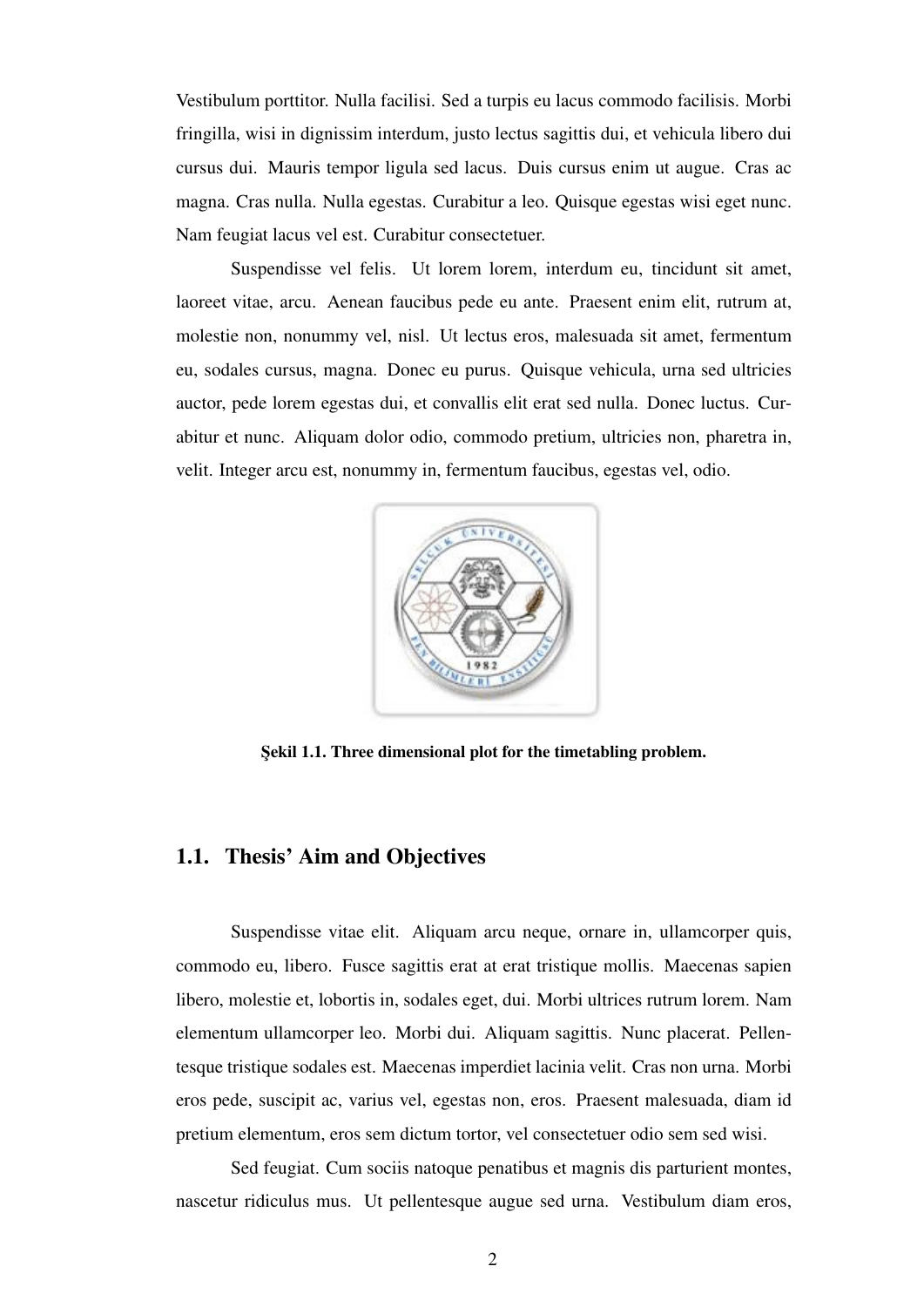fringilla et, consectetuer eu, nonummy id, sapien. Nullam at lectus. In sagittis ultrices mauris. Curabitur malesuada erat sit amet massa. Fusce blandit. Aliquam erat volutpat. Aliquam euismod. Aenean vel lectus. Nunc imperdiet justo nec dolor.

Etiam euismod. Fusce facilisis lacinia dui. Suspendisse potenti. In mi erat, cursus id, nonummy sed, ullamcorper eget, sapien. Praesent pretium, magna in eleifend egestas, pede pede pretium lorem, quis consectetuer tortor sapien facilisis magna. Mauris quis magna varius nulla scelerisque imperdiet. Aliquam non quam. Aliquam porttitor quam a lacus. Praesent vel arcu ut tortor cursus volutpat. In vitae pede quis diam bibendum placerat. Fusce elementum convallis neque. Sed dolor orci, scelerisque ac, dapibus nec, ultricies ut, mi. Duis nec dui quis leo sagittis commodo.

Aliquam lectus. Vivamus leo. Quisque ornare tellus ullamcorper nulla. Mauris porttitor pharetra tortor. Sed fringilla justo sed mauris. Mauris tellus. Sed non leo. Nullam elementum, magna in cursus sodales, augue est scelerisque sapien, venenatis congue nulla arcu et pede. Ut suscipit enim vel sapien. Donec congue. Maecenas urna mi, suscipit in, placerat ut, vestibulum ut, massa. Fusce ultrices nulla et nisl.

#### 1.2. Organization of Thesis

The organization of this thesis is as below: Chapter 1 gives an introduction. Section 1.1 Chapter 2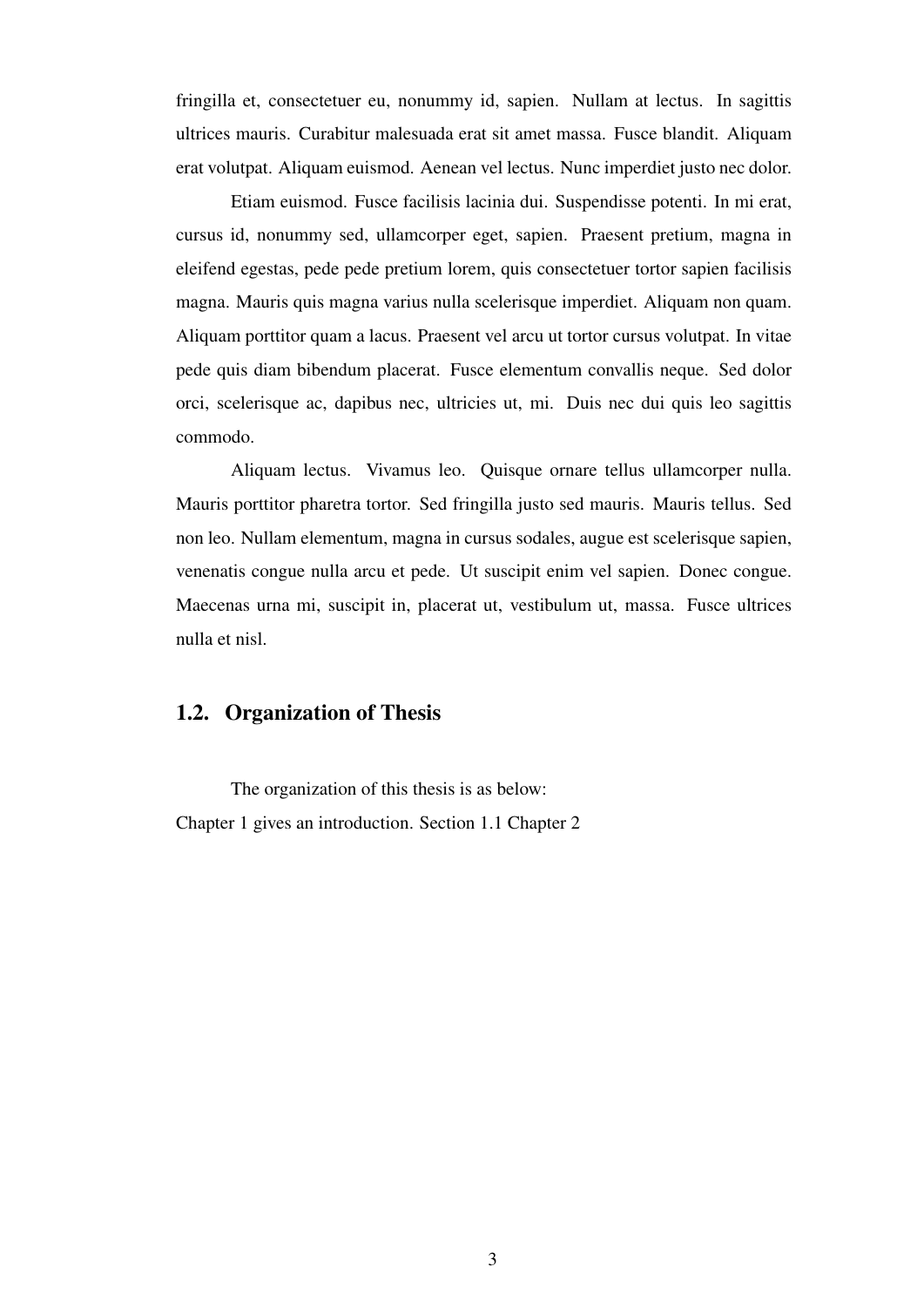## 2. TIMETABLING

. . .

The equivalent formulation of this definition based on the conflict matrix instead of on the curricula. The conflict matrix  $C_{q \times q}$  is a binary matrix such that  $c_{ij} = 1$  if courses  $K_i$  and  $K_j$  have common students, and  $c_{ij} = 0$  otherwise. Shih ve Liu (1991) and Liu ve dig. (1994) define the course timetabling problem by including the objective function given in Equation (2.1).

This is demonstrated in Sekil 2.1.

Teorem 2.1 *Let* f *be a function whose derivative exists in every point, then* f *is a continuous function.*

Teorem 2.2 (Pythagorean theorem) *This is a theorema about right triangles and can be summarised in the next equation*

$$
x^2 + y^2 = z^2
$$

And a consequence of theorem 2.2 is the statement in the next corollary.

**Sonuc 2.1** *There's no right rectangle whose sides measure 3cm, 4cm, and 6cm.* 

You can reference theorems such as Teorem 2.2 when a label is assigned.

Lemma 2.1 *Given two line segments whose lengths are* a *and* b *respectively there is a real number* r *such that*  $b = ra$ *. Sonuç* 2.1

**Ispat** To prove it by contradiction try and assume that the statemenet is false, proceed from there and at some point you will arrive to a contradiction.

**Örnek 2.1** To prove it by contradiction try and assume that the statemenet is false, *proceed from there and at some point you will arrive to a contradiction.*

Tanım 2.1 *To prove it by contradiction try and assume that the statemenet is false, proceed from there and at some point you will arrive to a contradiction.*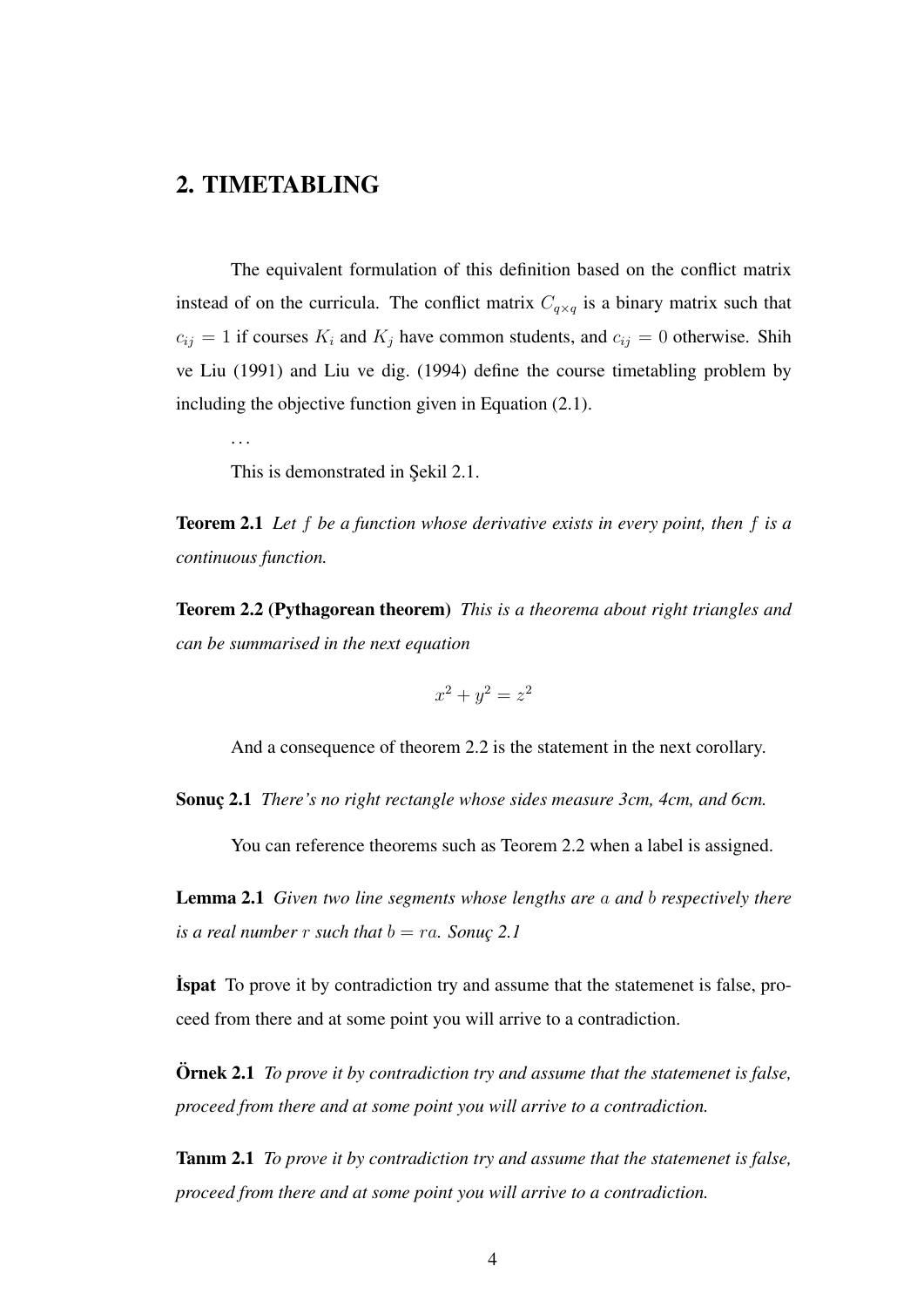$$
f(y) = \sum \{d_{ik}y_{ik} \mid i = 1, \dots, q; k = 1, \dots, p\}
$$
 (2.1)



Sekil 2.1. Three dimensional plot for the timetabling problem.

#### 2.1. Simulated Annealing

Lorem ipsum dolor sit amet, consectetuer adipiscing elit. Ut purus elit, vestibulum ut, placerat ac, adipiscing vitae, felis. Curabitur dictum gravida mauris. Nam arcu libero, nonummy eget, consectetuer id, vulputate a, magna. Donec vehicula augue eu neque. Pellentesque habitant morbi tristique senectus et netus et malesuada fames ac turpis egestas. Mauris ut leo. Cras viverra metus rhoncus sem. Nulla et lectus vestibulum urna fringilla ultrices. Phasellus eu tellus sit amet tortor gravida placerat. Integer sapien est, iaculis in, pretium quis, viverra ac, nunc. Praesent eget sem vel leo ultrices bibendum. Aenean faucibus. Morbi dolor nulla, malesuada eu, pulvinar at, mollis ac, nulla. Curabitur auctor semper nulla. Donec varius orci eget risus. Duis nibh mi, congue eu, accumsan eleifend, sagittis quis, diam. Duis eget orci sit amet orci dignissim rutrum.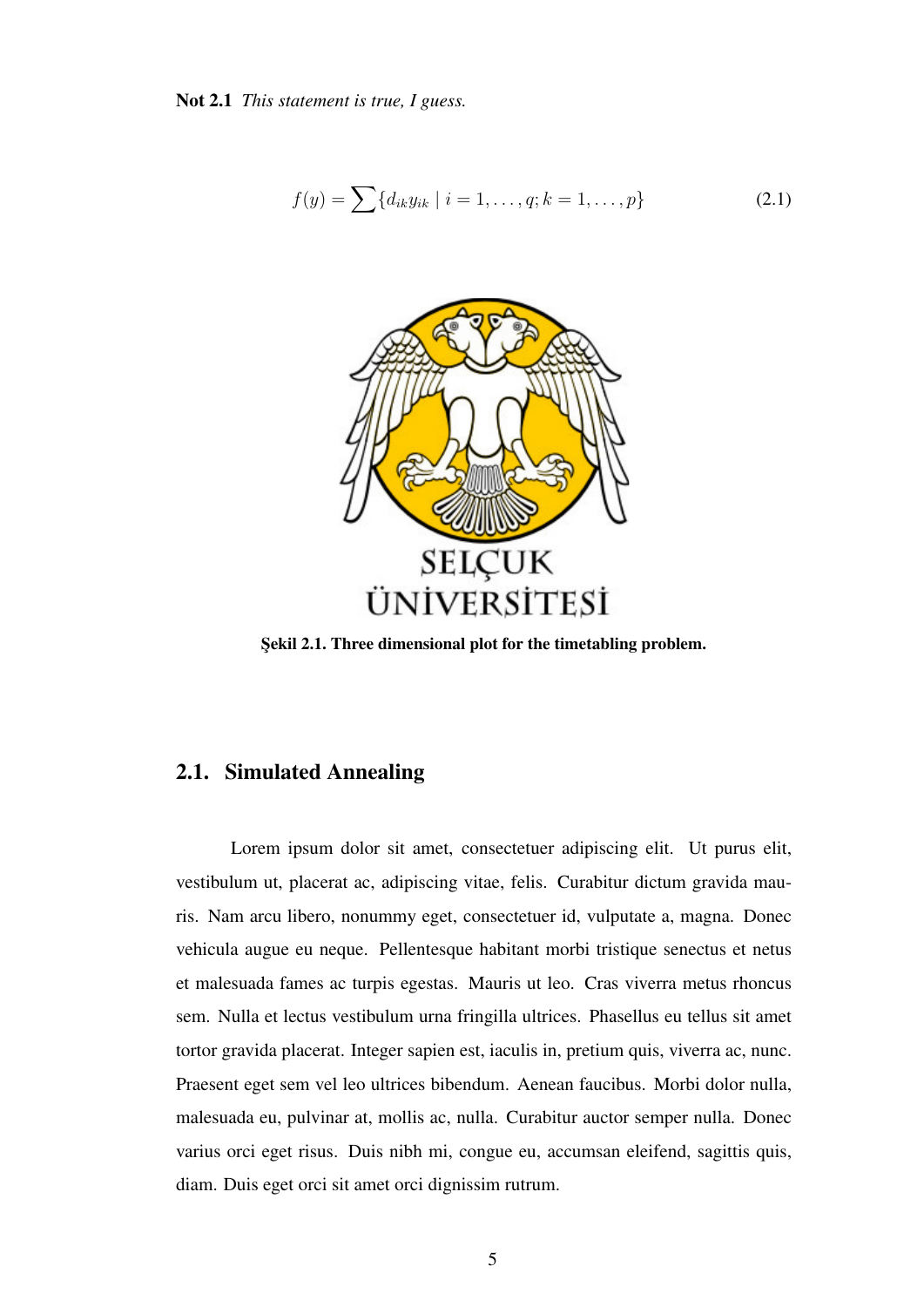Nam dui ligula, fringilla a, euismod sodales, sollicitudin vel, wisi. Morbi auctor lorem non justo. Nam lacus libero, pretium at, lobortis vitae, ultricies et, tellus. Donec aliquet, tortor sed accumsan bibendum, erat ligula aliquet magna, vitae ornare odio metus a mi. Morbi ac orci et nisl hendrerit mollis. Suspendisse ut massa. Cras nec ante. Pellentesque a nulla. Cum sociis natoque penatibus et magnis dis parturient montes, nascetur ridiculus mus. Aliquam tincidunt urna. Nulla ullamcorper vestibulum turpis. Pellentesque cursus luctus mauris.

#### 2.1.1. Neighborhood Searching

Nulla malesuada porttitor diam. Donec felis erat, congue non, volutpat at, tincidunt tristique, libero. Vivamus viverra fermentum felis. Donec nonummy pellentesque ante. Phasellus adipiscing semper elit. Proin fermentum massa ac quam. Sed diam turpis, molestie vitae, placerat a, molestie nec, leo. Maecenas lacinia. Nam ipsum ligula, eleifend at, accumsan nec, suscipit a, ipsum. Morbi blandit ligula feugiat magna. Nunc eleifend consequat lorem. Sed lacinia nulla vitae enim. Pellentesque tincidunt purus vel magna. Integer non enim. Praesent euismod nunc eu purus. Donec bibendum quam in tellus. Nullam cursus pulvinar lectus. Donec et mi. Nam vulputate metus eu enim. Vestibulum pellentesque felis eu massa.

#### 2.1.1.1. Simple Search

Quisque ullamcorper placerat ipsum. Cras nibh. Morbi vel justo vitae lacus tincidunt ultrices. Lorem ipsum dolor sit amet, consectetuer adipiscing elit. In hac habitasse platea dictumst. Integer tempus convallis augue. Etiam facilisis. Nunc elementum fermentum wisi. Aenean placerat. Ut imperdiet, enim sed gravida sollicitudin, felis odio placerat quam, ac pulvinar elit purus eget enim. Nunc vitae tortor. Proin tempus nibh sit amet nisl. Vivamus quis tortor vitae risus porta vehicula.

Fusce mauris. Vestibulum luctus nibh at lectus. Sed bibendum, nulla a faucibus semper, leo velit ultricies tellus, ac venenatis arcu wisi vel nisl. Vestibulum diam. Aliquam pellentesque, augue quis sagittis posuere, turpis lacus congue quam, in hendrerit risus eros eget felis. Maecenas eget erat in sapien mattis porttitor.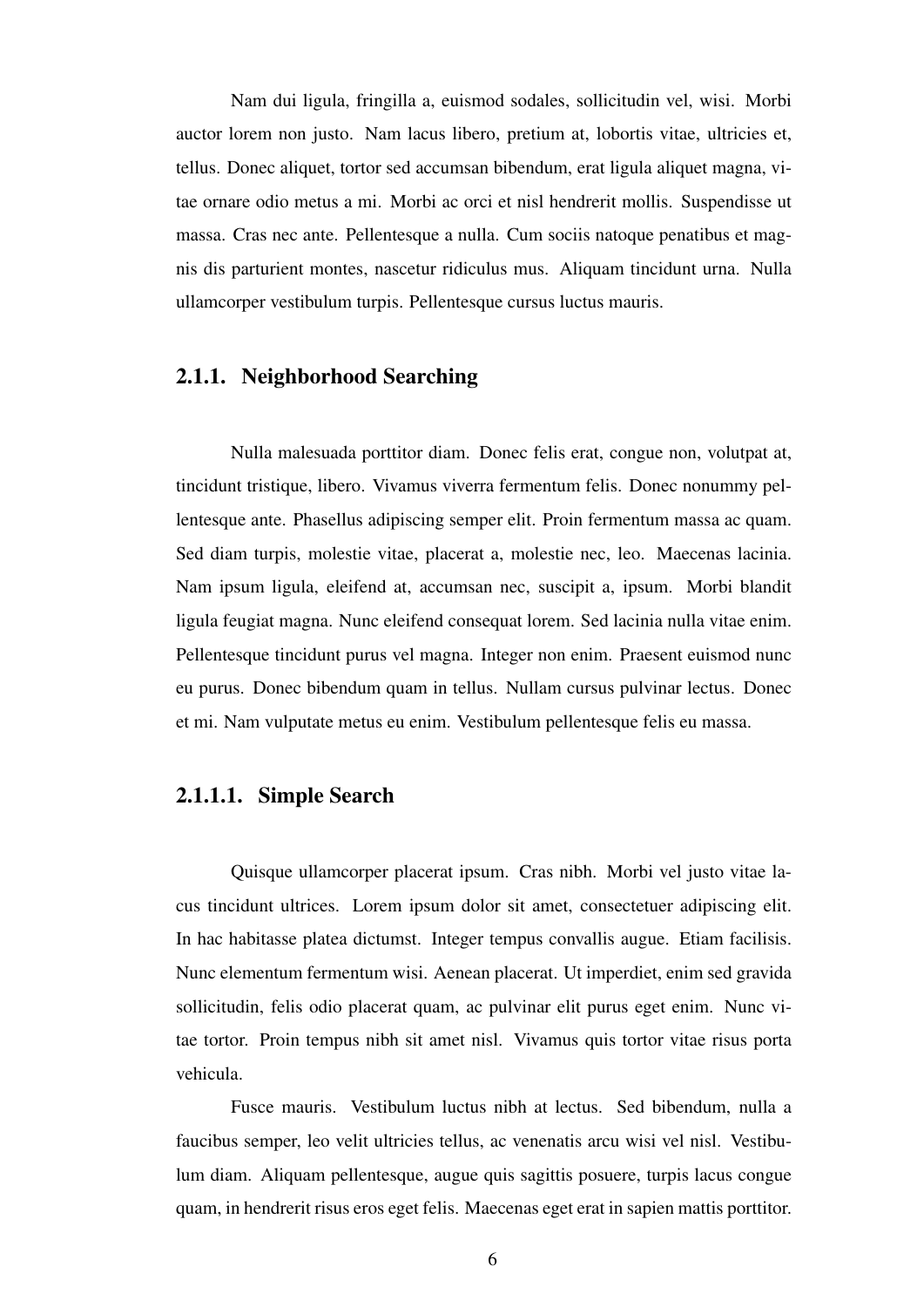Vestibulum porttitor. Nulla facilisi. Sed a turpis eu lacus commodo facilisis. Morbi fringilla, wisi in dignissim interdum, justo lectus sagittis dui, et vehicula libero dui cursus dui. Mauris tempor ligula sed lacus. Duis cursus enim ut augue. Cras ac magna. Cras nulla. Nulla egestas. Curabitur a leo. Quisque egestas wisi eget nunc. Nam feugiat lacus vel est. Curabitur consectetuer.

#### 2.1.1.2. Swapping

The work of this dissertation encompasses the following topics:

- 1. 20 kW Three-Phase, Zero-Current-Switch (ZCS) Resonant Rectifier.
	- Redesign of the input filter for higher voltage  $(600V)$  and current  $(40A)$ stresses. A damping network is also added to the input filter.
	- Series connection of input bridge diodes to accommodate higher voltage (2000V) stresses.
	- Redesign of tank diodes and transistor (IGBT, insulated-gate-bipolar transistor) for higher voltage  $(1400V)$  and current  $(200A)$  stresses.
	- Design of the control circuit providing constant DC output voltage (e.g., 360 V) at variable AC input voltage (e.g., 300  $V_{L-L}$  to 600  $V_{L-L}$ )
	- Mounting of rectifier components within a steel cabinet, and solution of EMI (electromagnetic interference) problems.
	- Debugging of the rectifier to deliver, at rated inputs, the rated output quantities.
- 2. 30 kVA Three-Phase Current-Controlled PWM Inverter.
	- Employment of a three-phase transformer between inverter and power system.
	- Debugging of the phase-lock-loop and gating circuits and to improve their operating stability.
	- Addition of a harmonic tuned filter at the point of common coupling (PCC) to reduce the high frequency harmonic current flowing into the power system and to obtain a sinusoidal voltage waveform at the output of inverter before connecting it to the power system.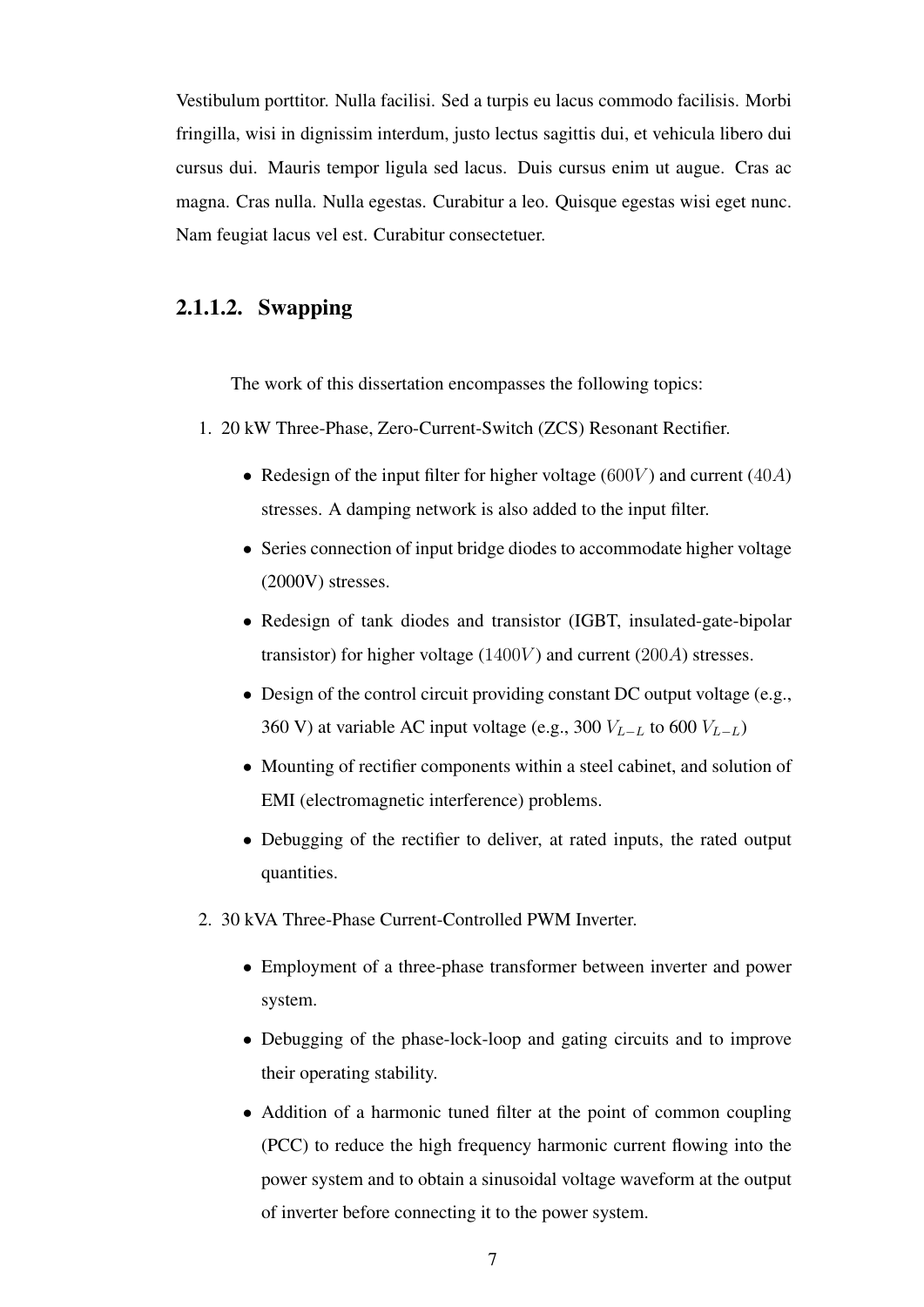- Before connecting to the utility system, the required AC sinusoidal output voltage (260 $V_{L-L}$  AC) for a given DC input voltage (340V DC) can be obtained by operating the PWM inverter with a modulation index greater than  $1 \ (m > 1)$  – independent of the operating point of the inverter. This operating mode is novel: it improves the sinusoidal wave shape of the inverter output voltage and current, reduces switching losses, and reduces the input DC voltage required when compared to PWM with  $m < 1$ .
- Introduction of a phase-shifting input transformer, to make the displacement power factor of the inverter adjustable.
- Mounting the inverter components within a steel cabinet and to remove parasitic EMI problems.
- Establishing control surfaces for apparent power S and real power P as a function of the reference-current signal  $V_{I_{ref}}$  varying between 0.9V and 7V.
- The real and reactive power flow generated by the PWM inverter and fed into the utility system is investigated using fundamental and harmonic phasor analyses.
- 3. Joint operation of the ZCS rectifier and the PWM inverter mounted in steel cabinets – delivering rated power to the utility system.
- 4. Conceptual design of a Transversal Flux Machine (either motor or generator), providing high torques (5 kNm to 2.5 kNm) at low speeds (60 rpm to 120 rpm) based on alternating magnetic field theory. The work of ? has been extended and two invention disclosures have been submitted ?.
- 5. In a circuit where the load is nonlinear or the source has nonsinusoidal quantities, the apparent power is not simply  $S = \sqrt{P^2 + Q^2}$ : another type of power called distortion power (D) is generated by the cross products of voltage and current harmonics of different frequencies. For nonsinusoidal voltages and currents the apparent power is defined as  $S = \sqrt{P^2 + Q^2 + D^2}$ . This additional power  $D$  increases the load current (apparent power  $S$  gets larger) and causes additional losses. Past definitions of the distortion power are reviewed and most are found not to be correct either from a numerical or physical point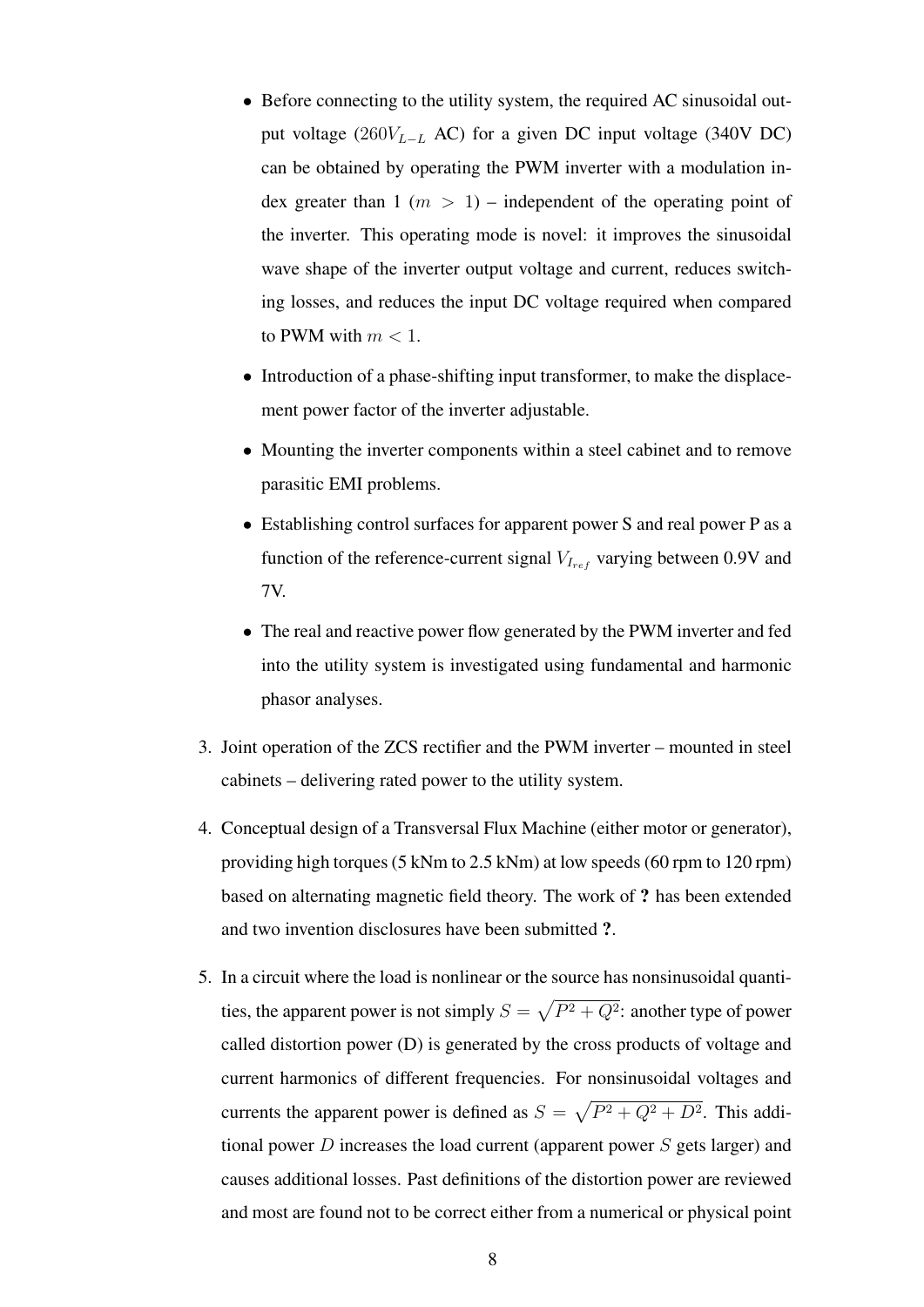of view. A proper formulation is derived for the computation of D from the individual voltage and current harmonics not containing voltages and currents of the same frequency. Experiments are performed to measure the distortion power for a variety of load conditions, i.e., for different  $THD_i$  and  $THD_v$ values.

- 6. Measurement of losses of inductors employed in different parts of the drive system, using two different approaches. Two methods for measuring losses of inductors at frequencies from 0 to  $6kHz$  are discussed; the first involves the use of sampled inductor voltage and current wave forms through an A/D converter and a computer. The second, called three-voltmeter method, consists of recording the rms values of three sinusoidal voltages. Error analyses of the two approaches are presented.
- 7. Measurement of the derating of single-phase transformers operating at nonsinusoidal voltage and current wave forms, and comparison of the measured derating values with those obtained from K-factor and harmonic-loss factor  $(F_{HL})$  approaches.

#### 2.1.1.3. Simple Search and Swapping

Suspendisse vel felis. Ut lorem lorem, interdum eu, tincidunt sit amet, laoreet vitae, arcu. Aenean faucibus pede eu ante. Praesent enim elit, rutrum at, molestie non, nonummy vel, nisl. Ut lectus eros, malesuada sit amet, fermentum eu, sodales cursus, magna. Donec eu purus. Quisque vehicula, urna sed ultricies auctor, pede lorem egestas dui, et convallis elit erat sed nulla. Donec luctus. Curabitur et nunc. Aliquam dolor odio, commodo pretium, ultricies non, pharetra in, velit. Integer arcu est, nonummy in, fermentum faucibus, egestas vel, odio.

#### 2.1.2. Cooling Function

Quisque ullamcorper placerat ipsum. Cras nibh. Morbi vel justo vitae lacus tincidunt ultrices. Lorem ipsum dolor sit amet, consectetuer adipiscing elit.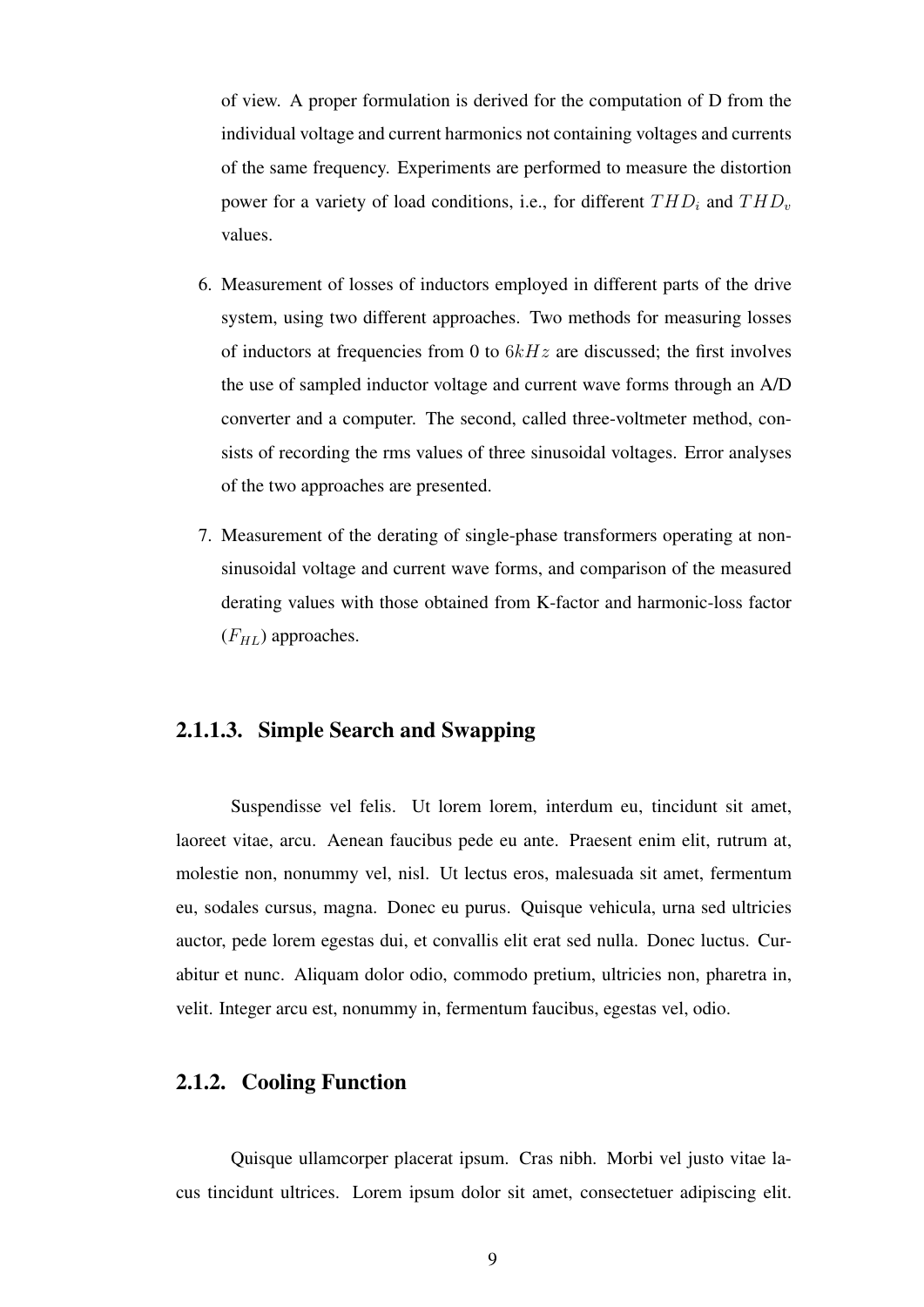In hac habitasse platea dictumst. Integer tempus convallis augue. Etiam facilisis. Nunc elementum fermentum wisi. Aenean placerat. Ut imperdiet, enim sed gravida sollicitudin, felis odio placerat quam, ac pulvinar elit purus eget enim. Nunc vitae tortor. Proin tempus nibh sit amet nisl. Vivamus quis tortor vitae risus porta vehicula.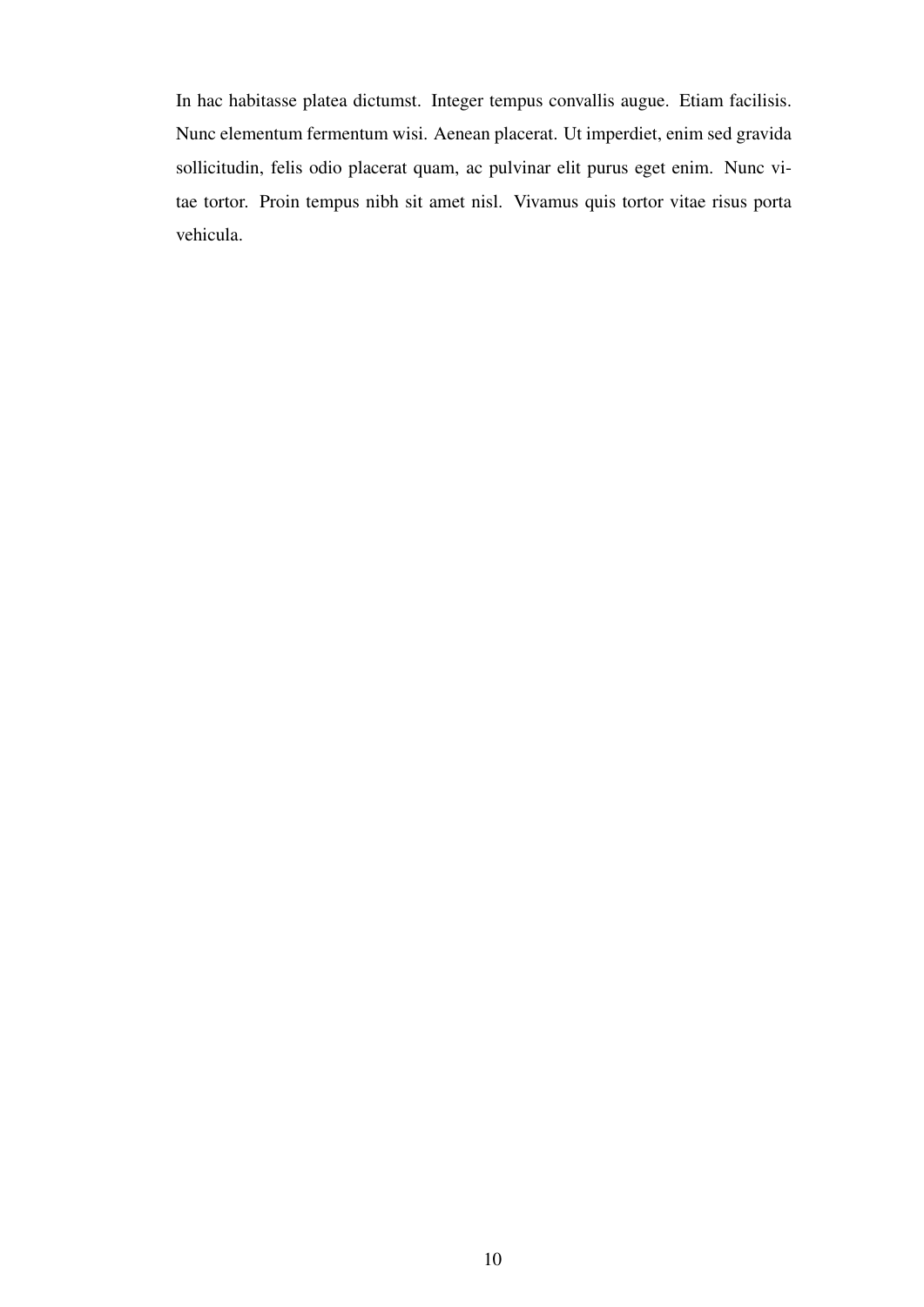## 3. EXPERIMENTAL RESULTS

Generation of electricity from wind has been increasing steadily (about 10%) with the installation of new wind farms each year. However, installed capacity of wind farms is still low  $(TGW)$  compared to the total installed  $(T00GW)$  power capacity in the United States. Wind farms consist of a great number (typically hundreds) of small  $(100kW)$  to  $1MW$ ) wind turbines operating at constant speed  $(30rpm)$ . Use of variable speed enables the wind turbine to operate more energyefficient at different wind speeds; therefore, somewhat more energy can be extracted from the wind. It is desirable to increase the power rating of an individual wind turbine so that larger amounts of power can be generated by one unit. One of the problems associated with increasing power of one unit is the increase of weight (generator and gear box) on the tower.

- This problem may partially be solved by employing a transverse-flux type generator which offers a light weight for high torques at low speeds, therefore, more work should be done to completely study the transversal-flux type machines for such an application.
- Since the variable-speed type system employs expensive power semiconductor devices, a cost analysis should be performed to determine the effectiveness of this type of drive system and rectifier; inverter and machine efficiencies should be in the range from 98 to 96%.
- High-efficiency converter (rectifier/inverter) losses should be measured with small maximum errors (3%).

| move       |         | 50 | 100  | 500 |    | 000 <sub>o</sub> |
|------------|---------|----|------|-----|----|------------------|
| Execution  |         |    |      |     |    |                  |
| time (sec) | $0.8\,$ |    |      | 29  | 60 |                  |
| Cost       |         |    | 3500 |     |    | 3300             |

Tablo 3.1. The effect of  $N_{move}$  on Costs and Execution times.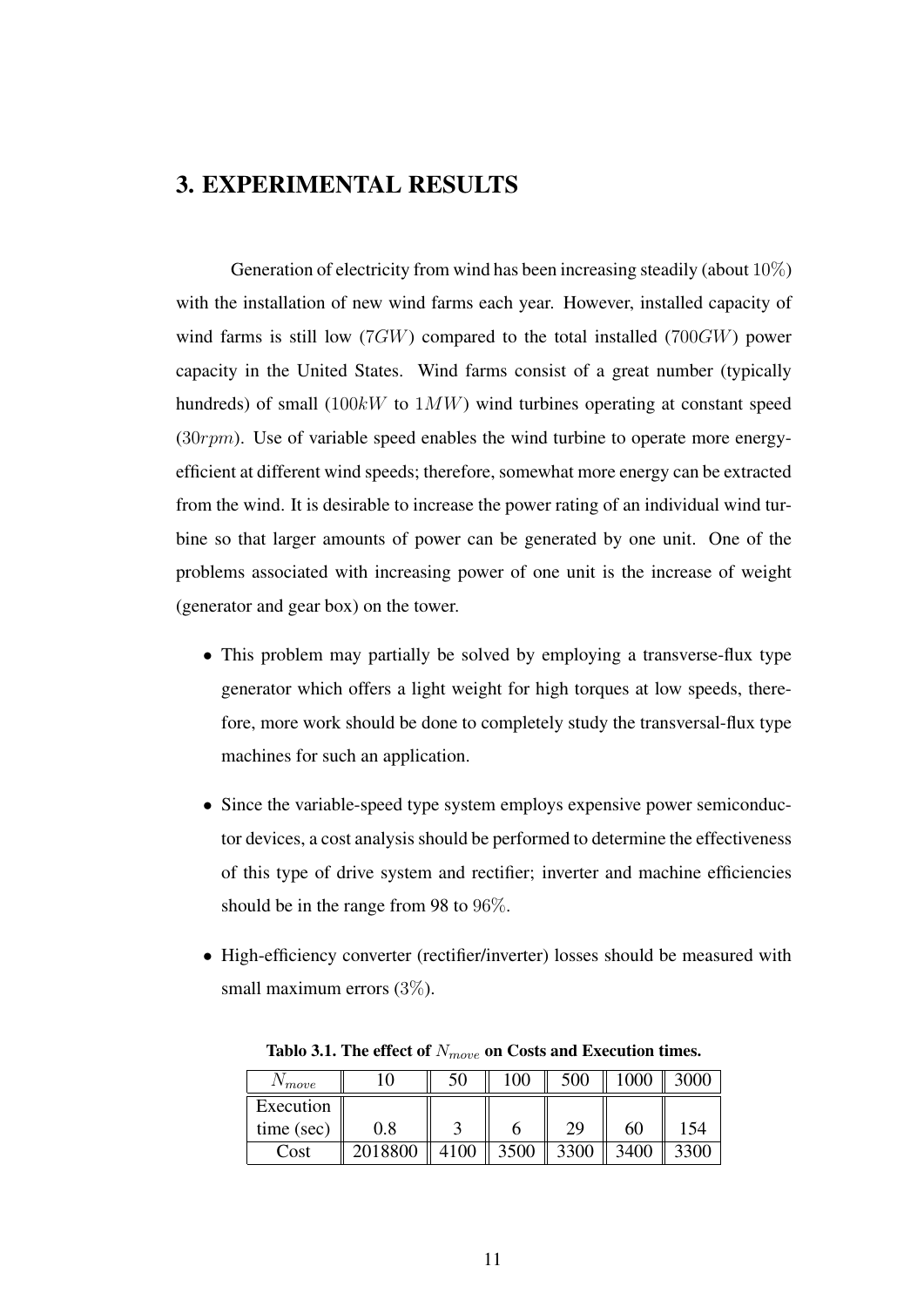| SSN and SWN |                                                       |      | $SSN$ and $S3WN$ | SWN and $S^3$ WN |  |
|-------------|-------------------------------------------------------|------|------------------|------------------|--|
|             | $Cost   CPU(sec)   Cost   CPU(sec)   Cost   CPU(sec)$ |      |                  |                  |  |
| 3900        | 28                                                    | 4900 | 27               | 3700             |  |

Tablo 3.2. Costs and execution times with the combinations of  $SN$ ,  $SWN$  and  $S^3WN$ algorithms algorithmsalgorithms.

In the rest of the tables, we use  $N_{move} = 500$  since it gives the most satisfactory results in terms of the final cost and execution time. Three different neighborhood searching algorithms are demonstrated. First, Table 3.2 ...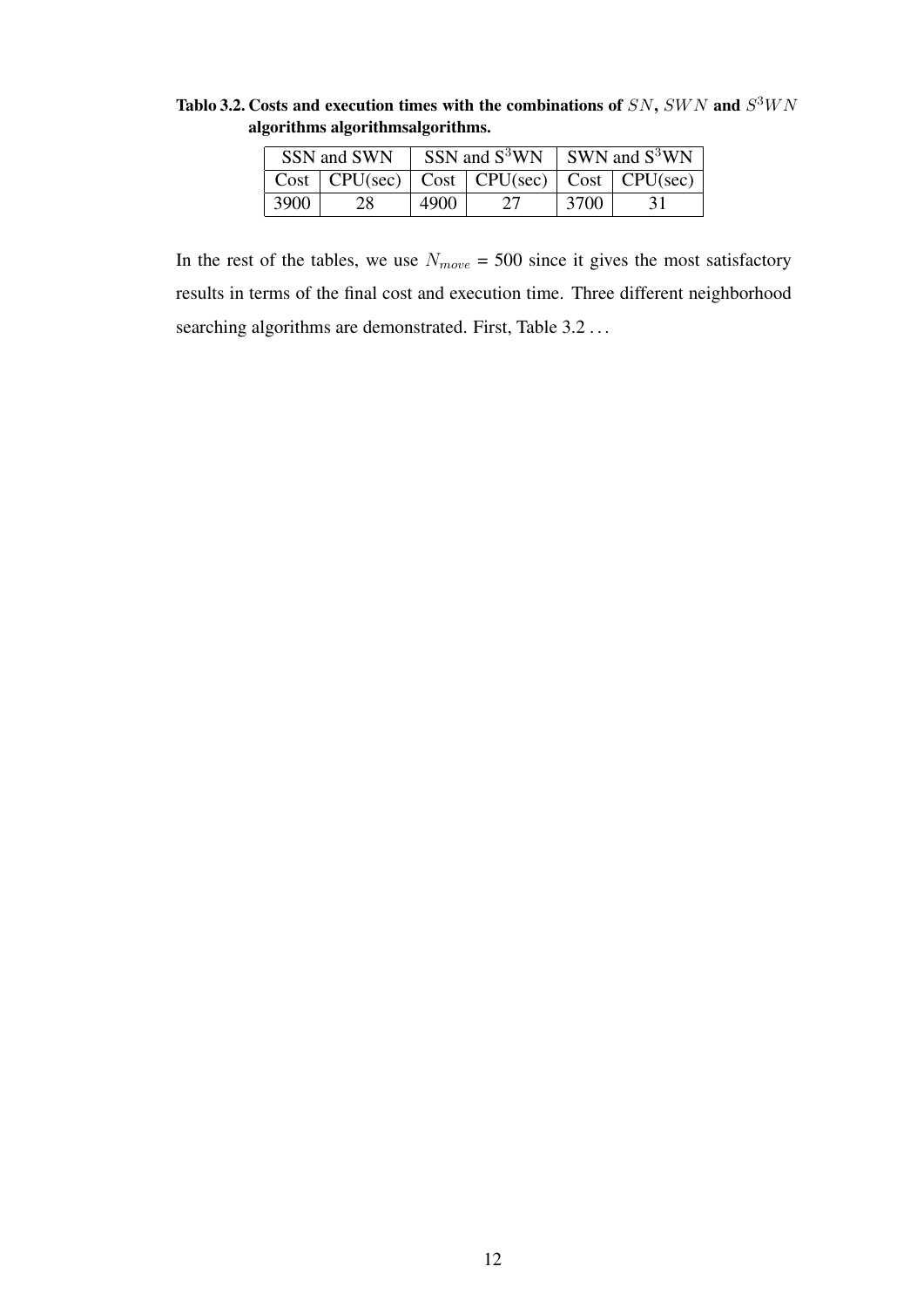# KAYNAKLAR

- Liu, J., Shih, W.-K., Lin, K.-J., Bettati, R., ve Chung, J.-Y. (1994). Imprecise computations. In *Proceedings of IEEE*, volume 82, s. 83–94.
- Shih, W. ve Liu, J.-S. (1991). Algorithms for scheduling imprecise computations. *IEEE Transactions on Computers*, 24(5):58–68.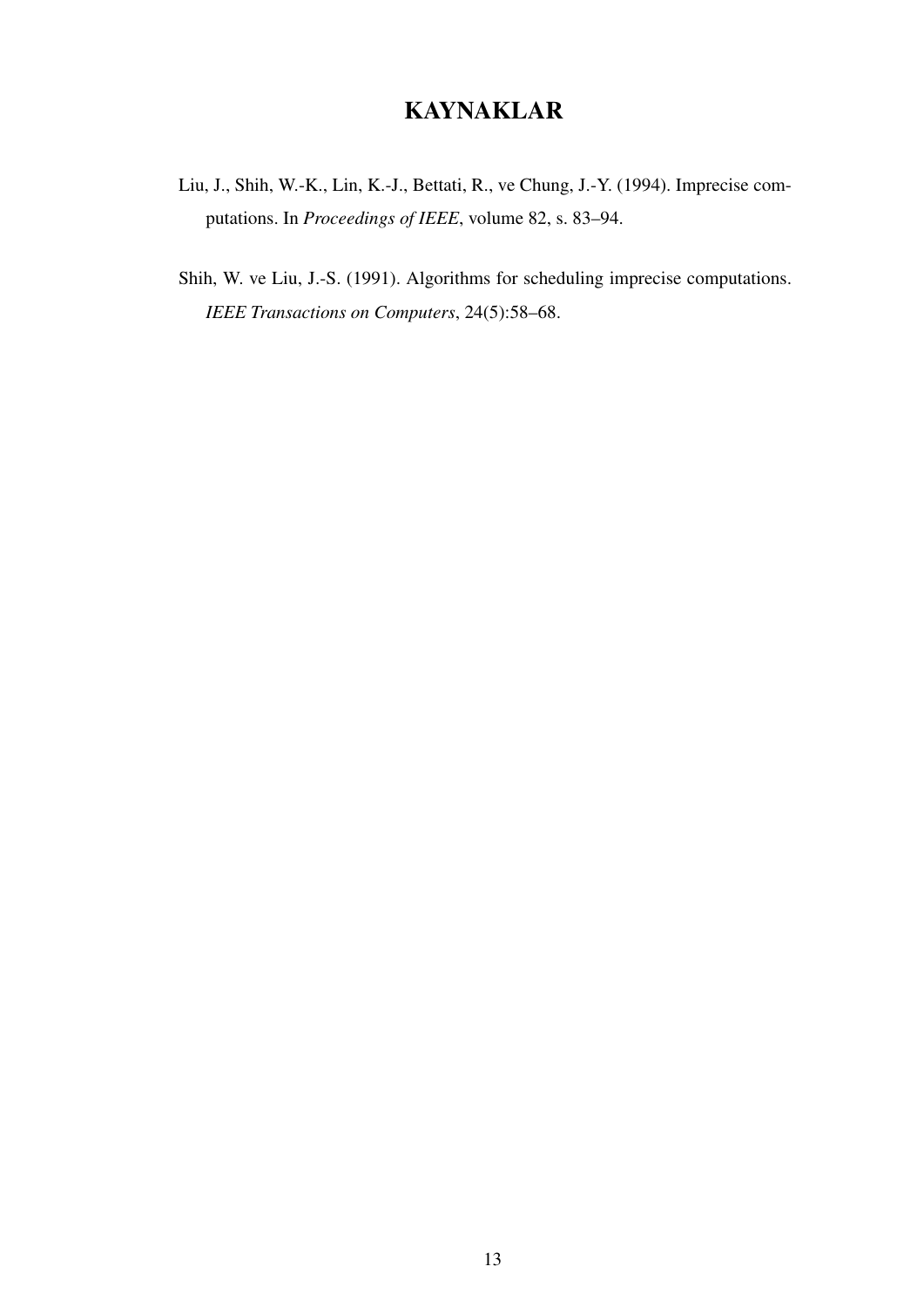## A. FORTRAN PROGRAM FOR FOURIER ANALYSIS

```
implicit complex(c)
\capc np=number of points (n+1) ; mp=number of harmonics (nh)
c
parameter (np=82, mp=19)
c
real func(np), mt(np), fx(np), fxc(np), fxs(np), t(np)real har(mp), phase(mp), norm(mp), fav(mp), fbv(mp)
common /fourier/ fk1, fk2, fk3, a1, a2, nt
common /trapez/ pi, n
open(unit=5,file='i21397-8.txt',status='unknown')
open(unit=11,file='fout.txt',status='unknown')
\capc n=number of data points(0 to n) in one period (0-2pi)
c nh=numberf of harmonics, sca=scale factor, dc=dc offset
c
nt=np
n=nt-1
nh=mp
sca=50./17.5
om=377.
pi=4.\staratan(1.)\mathcal{C}c coefficients for fourier analysis
\overline{C}p = sqrt(0.6)a1=5.79.
a2=8.79.
fk1=0.5*p*(1.+p)fk2=(1.+p)*(1.-p)fk3=0.5*p*(p-1.)\overline{C}c set up the time axis 0-2pi
\capd=2.\star pi/(nt-1)t1=-ddo 10 i=1,nt
t1=t1+dt(i)=t1c
c reading input file(contains one set of data)
c and writing the scaled data on file fort.20
\overline{C}read(5, \star)(func(i), i=1, nt)
dc=func(1)do 21 i=1, ntmt(i)=(func(i)-dc)*sca<br>21 write(20.*)t(i
        write(20,*)t(i),mt(i)\Gammac mt=time domain input (0-2pi), av=average value of mt
```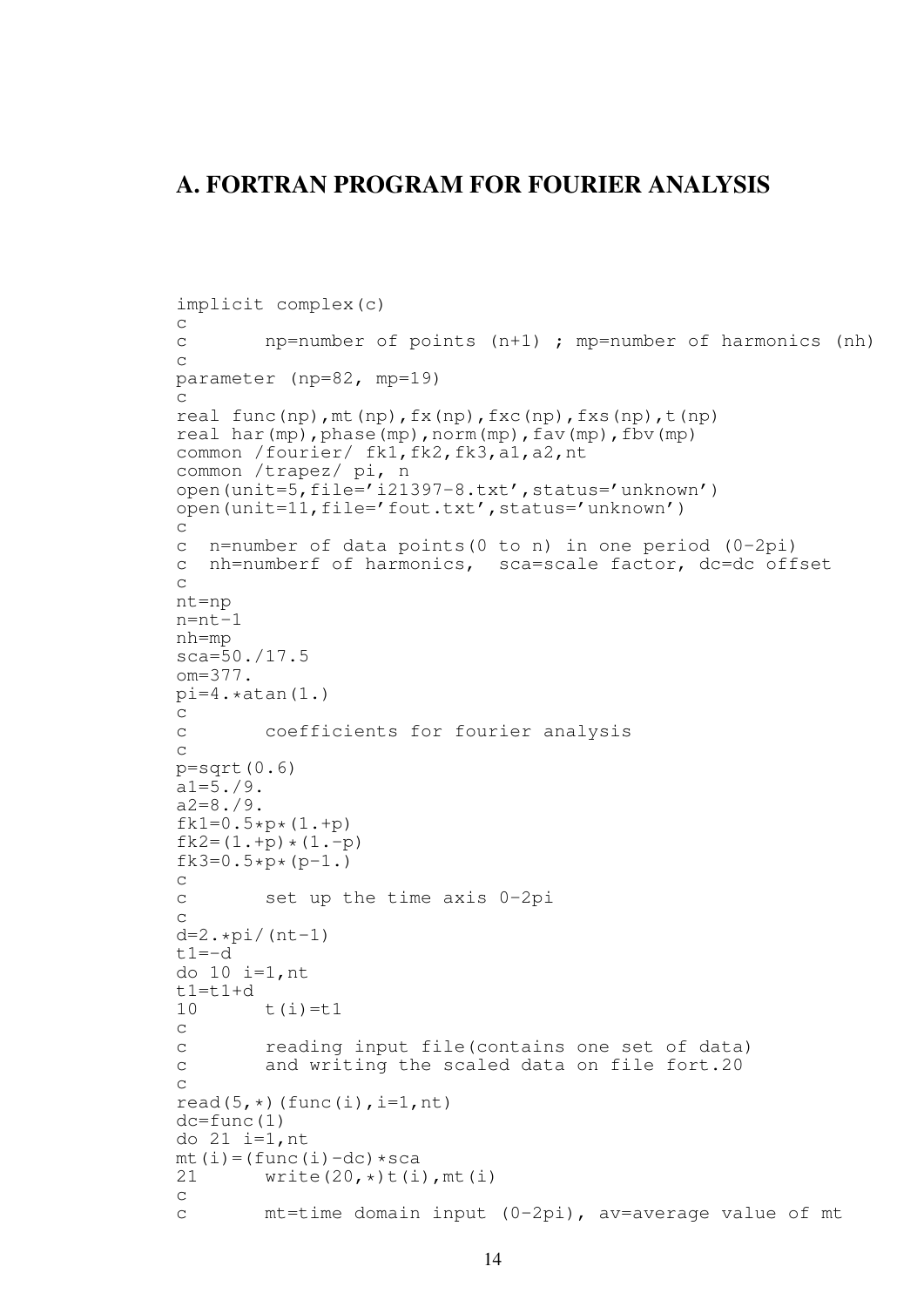```
c rms=rms value of mt
\mathbf Ccall trap(mt,av,rms)
\capprint*,'dc component from trapezoidal=', av
print*,'rms value from trapezoidal=', rms
\overline{C}c mt=time domain input, fav,fbv = fourier coefficients
\overline{C}call harm(mt,nh,fav,fbv,dcoff,t)
\overline{C}ht=0.0fsq=0.0do 30 j=1, nh
har(j)=sqrt(fav(j)**2 + fbv(j)**2)
if (fbv(j).eq.0.0) then
phase(j)=0.0else
phase(j)=atan(fav(j)/fbv(j))
end if
if (fbv(j).lt.0.00) phase(j)=phase(j)+pi
if (j.eq.1) then
hfund=har(j)
else
ht=ht + har(j) **2
endif
norm(j)=har(j)/hfund*100
fsq=fsq + (har(j)/sqrt(2.))**2<br>30 continue
         continue
thd=sqrt(ht)/hfund*100
frms=sqrt(fsq)
cc
write(11,*)'************************************'
write(11,\star)'dc component=', dcoff
write(11,\star)'dc component from trapezoidal=', av
write(11,\star)'rms value from trapezoidal=', rms
write(11, *)'-----------------------------
write(11,*)write(11,1)
1 format(7x,1hh,5x,9hamplitude,4x,
\& 7hnorm(\frac{1}{2}), 5x, 10hphase(deg), /)
do 40 \div 1, nh
40 write(11,2)j,har(j),norm(j),phase(j)*180/pi<br>2 format(6x.i3.4x.e11.5.2x.f10.6.2x.f10.6.2x.
         2 format(6x,i3,4x,e11.5,2x,f10.6,2x,f10.6,2x,f10.6)
write(11,*)'**********************************'
write(11,\star)'total harmonic distortion =',thd,'%'
write(11, \star)'rms value of the waveform =', frms
write(11, \star)'rms of the fundamental =',hfund/sqrt(2.)
write(6, \star)'total harmonic distortion =',thd,'%'
write(6,\star)'rms value of the waveform =', frms
write(6,*)'rms of the fundamental =',hfund/sqrt(2.)
\capc construct original function from fourier coefficients
c and write result to file fort.21
\overline{C}do 55 i=1,nt
f(x(i))=0.0do 56 j=1,nh
h = float(j)fixc(i)=fav(j)*cos(h*t(i))
```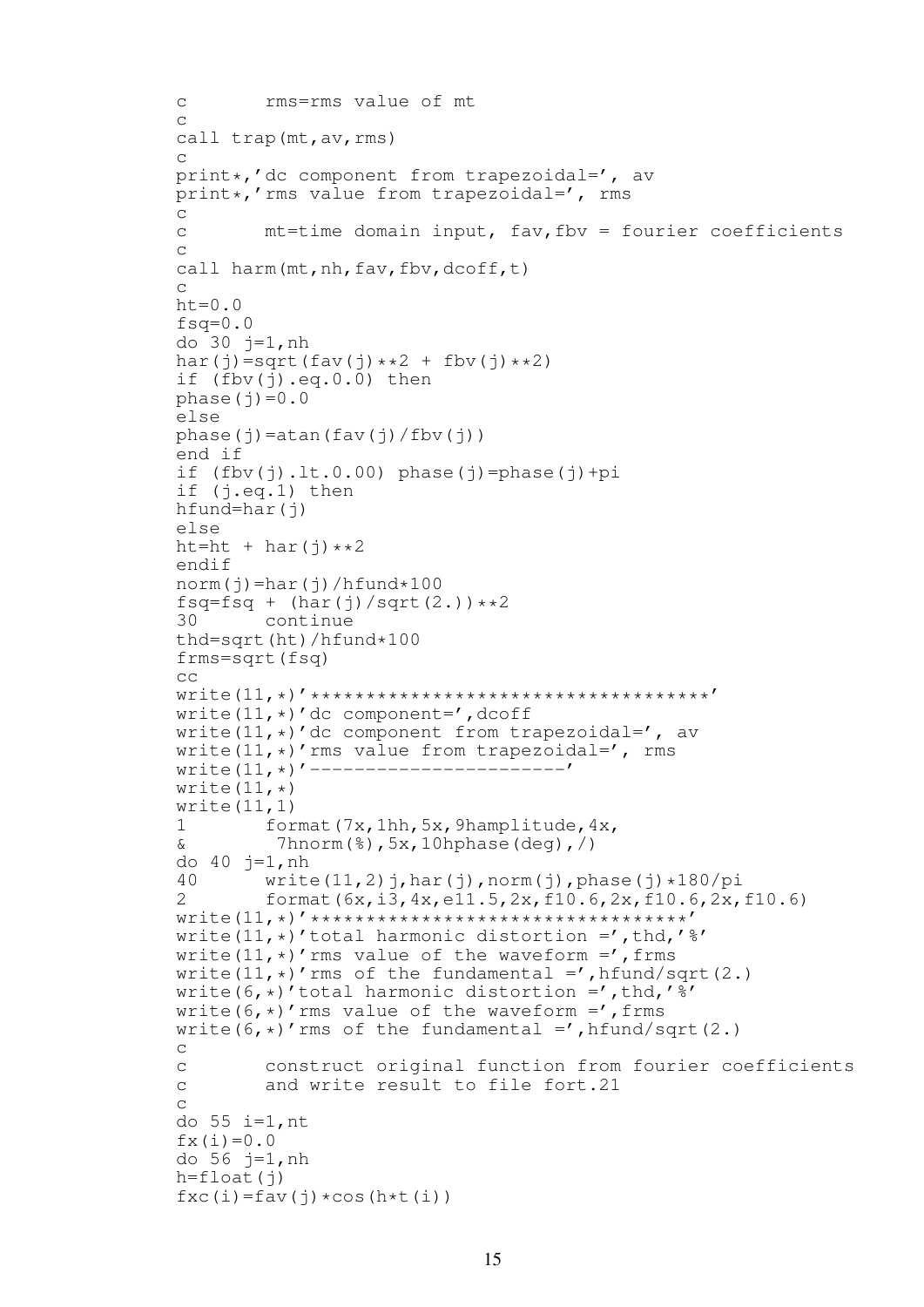```
fxs(i)=fbv(j)*sin(h*t(i))
c write(12,*)h, fav(j), fxc(i), fxs(i)fx(i)=fx(i)+fxc(i)+fxs(i)<br>56 continue
            continue
55 continue
c do 58 i=1,nt
c58 \text{write}(21, \star) \text{ t}(i), \text{fx}(i)c
stop
end
c work: time domain input
c tt: time axis input
c dcc: computed dc offset of work (output)
c idh: number of harmonics input
c avc,bvc: fourier coefficients (output)
subroutine harm(work,idh, avc, bvc, dcc, tt)
implicit complex(c)
tp=b-a
sum=0.0do 90 i=2,n
sum=sum+f(i)
90 continue
fave=(1/tp)*(0.5*h*(f(1)+f(n+1)+2*sum)do 91 i=1, n+191 fkare(i)=f(i) **2rsum=0.0
do 92 i=2,n
92 rsum=rsum+fkare(i)
rint=(1/tp)*(0.5*h*(fkare(1)+fkare(n+1)+2*rsum)frms=sqrt(rint)
return
end
```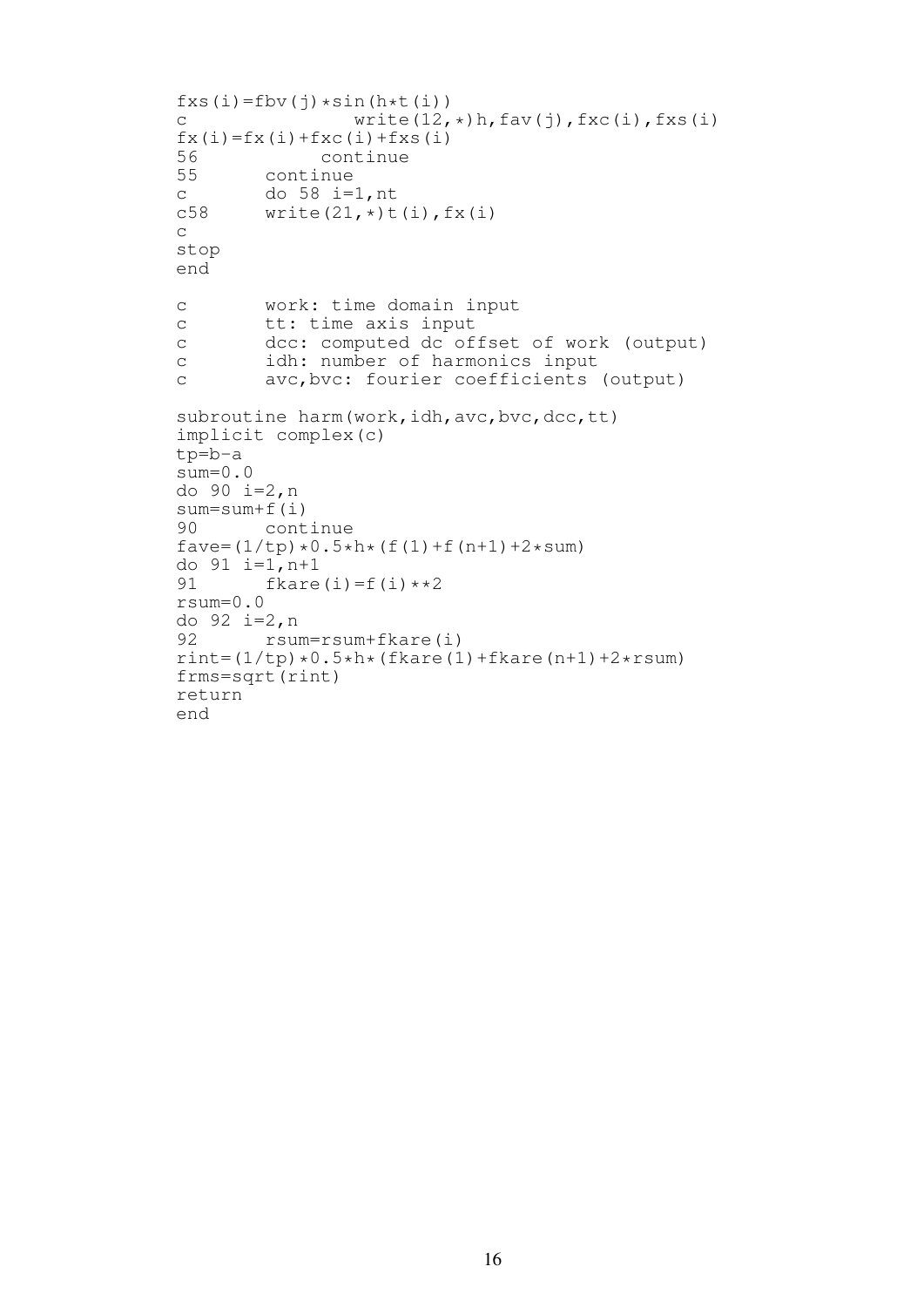### B. SOFTWARE FOR SIMULATED ANNEALING

Etiam euismod. Fusce facilisis lacinia dui. Suspendisse potenti. In mi erat, cursus id, nonummy sed, ullamcorper eget, sapien. Praesent pretium, magna in eleifend egestas, pede pede pretium lorem, quis consectetuer tortor sapien facilisis magna. Mauris quis magna varius nulla scelerisque imperdiet. Aliquam non quam. Aliquam porttitor quam a lacus. Praesent vel arcu ut tortor cursus volutpat. In vitae pede quis diam bibendum placerat. Fusce elementum convallis neque. Sed dolor orci, scelerisque ac, dapibus nec, ultricies ut, mi. Duis nec dui quis leo sagittis commodo.

Aliquam lectus. Vivamus leo. Quisque ornare tellus ullamcorper nulla. Mauris porttitor pharetra tortor. Sed fringilla justo sed mauris. Mauris tellus. Sed non leo. Nullam elementum, magna in cursus sodales, augue est scelerisque sapien, venenatis congue nulla arcu et pede. Ut suscipit enim vel sapien. Donec congue. Maecenas urna mi, suscipit in, placerat ut, vestibulum ut, massa. Fusce ultrices nulla et nisl.

Etiam ac leo a risus tristique nonummy. Donec dignissim tincidunt nulla. Vestibulum rhoncus molestie odio. Sed lobortis, justo et pretium lobortis, mauris turpis condimentum augue, nec ultricies nibh arcu pretium enim. Nunc purus neque, placerat id, imperdiet sed, pellentesque nec, nisl. Vestibulum imperdiet neque non sem accumsan laoreet. In hac habitasse platea dictumst. Etiam condimentum facilisis libero. Suspendisse in elit quis nisl aliquam dapibus. Pellentesque auctor sapien. Sed egestas sapien nec lectus. Pellentesque vel dui vel neque bibendum viverra. Aliquam porttitor nisl nec pede. Proin mattis libero vel turpis. Donec rutrum mauris et libero. Proin euismod porta felis. Nam lobortis, metus quis elementum commodo, nunc lectus elementum mauris, eget vulputate ligula tellus eu neque. Vivamus eu dolor.